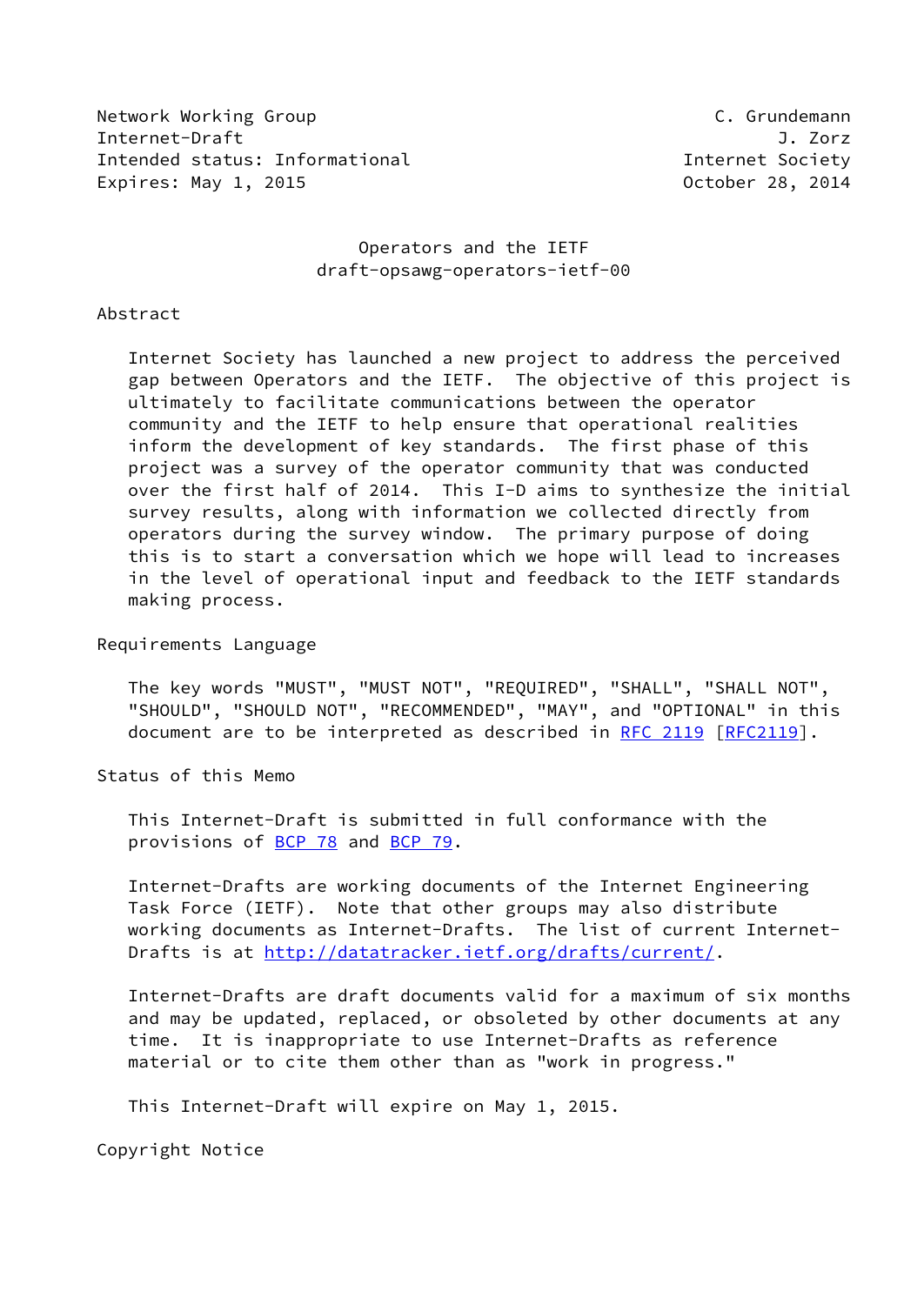| Operators and the IETF<br>October 2014<br>Internet-Draft |  |
|----------------------------------------------------------|--|
|----------------------------------------------------------|--|

 Copyright (c) 2014 IETF Trust and the persons identified as the document authors. All rights reserved.

This document is subject to **[BCP 78](https://datatracker.ietf.org/doc/pdf/bcp78)** and the IETF Trust's Legal Provisions Relating to IETF Documents [\(http://trustee.ietf.org/license-info](http://trustee.ietf.org/license-info)) in effect on the date of publication of this document. Please review these documents carefully, as they describe your rights and restrictions with respect to this document. Code Components extracted from this document must include Simplified BSD License text as described in Section 4.e of the Trust Legal Provisions and are provided without warranty as described in the Simplified BSD License.

### Table of Contents

| $\perp$ .                                                     |  |  |
|---------------------------------------------------------------|--|--|
| 2.                                                            |  |  |
|                                                               |  |  |
|                                                               |  |  |
| 2.2.1. Do not currently participate in the IETF $5$           |  |  |
| $2.2.2.$ Do not currently participate on IETF mailing lists 6 |  |  |
| $2.2.3$ . Do not currently participate in IETF meetings 8     |  |  |
|                                                               |  |  |
| 3.1.                                                          |  |  |
|                                                               |  |  |
|                                                               |  |  |
|                                                               |  |  |
|                                                               |  |  |
|                                                               |  |  |
|                                                               |  |  |
| 4.1.1. Mailing List Digests 14                                |  |  |
| 4.1.2. Alternative Communication Mediums 15                   |  |  |
|                                                               |  |  |
|                                                               |  |  |
| $\overline{5}$ .                                              |  |  |
| 6.                                                            |  |  |
| $\overline{1}$ .                                              |  |  |
| 8.                                                            |  |  |
| Normative References 23<br>8.1.                               |  |  |
| 8.2. Informative References 23                                |  |  |
|                                                               |  |  |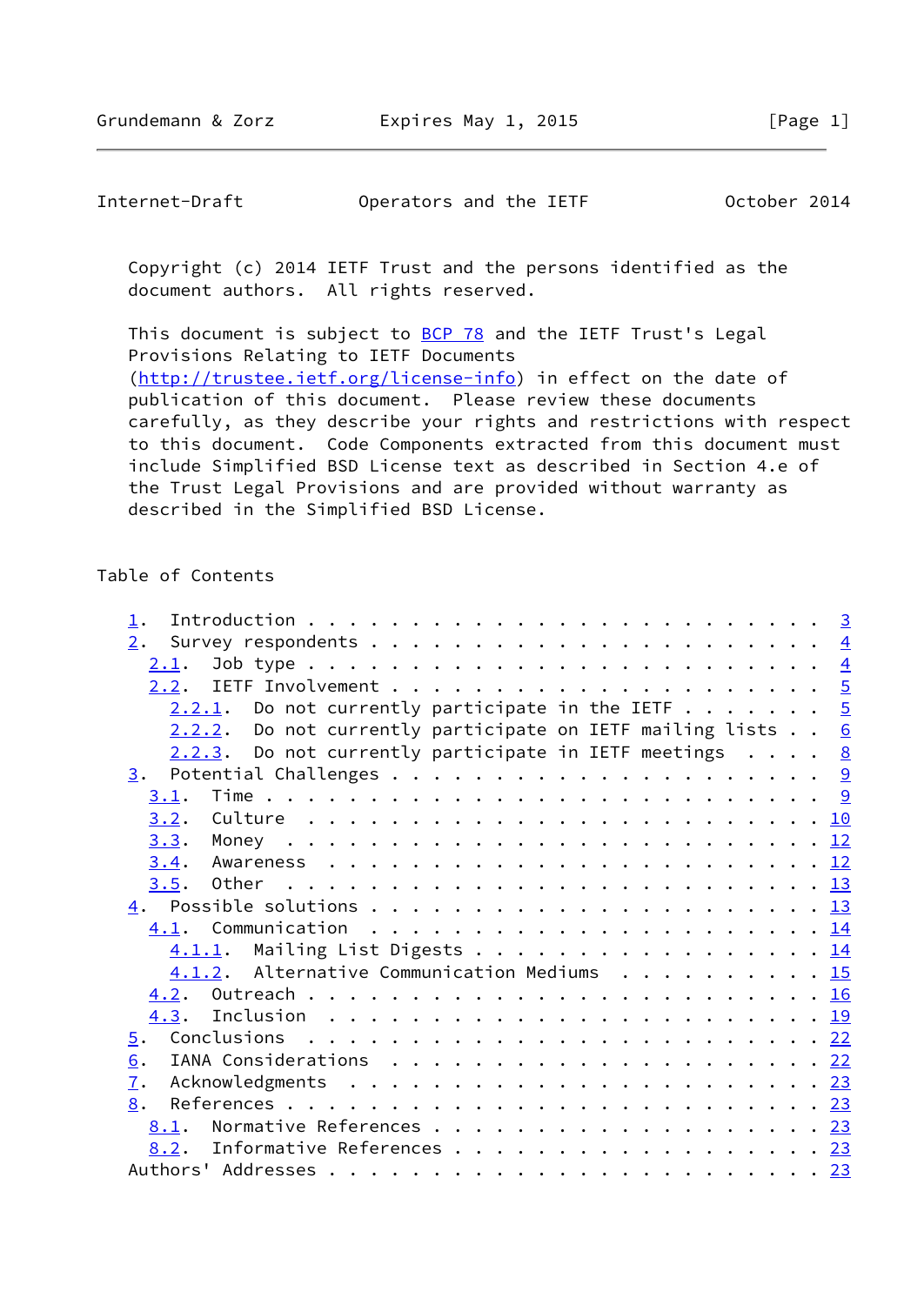Grundemann & Zorz **Expires May 1, 2015** [Page 2]

<span id="page-2-1"></span>Internet-Draft Operators and the IETF October 2014

#### <span id="page-2-0"></span>[1](#page-2-0). Introduction

 The Internet Engineering Task Force (IETF) is an open standards organization concerned primarily with developing and promoting open Internet standards, with the goal of making the Internet better. Their goal, mission statement, and cardinal principles are documented in [\[RFC3935\], section](https://datatracker.ietf.org/doc/pdf/rfc3935#section-1) 1.

 In a perfect world, the IETF would create standards for protocols that meet all relevant network operator requirements, sync with operational realities, and are relatively easy to deploy and troubleshoot. In this perfect world, deployment and operationalization concerns are consistently addressed and the level of operator engagement always makes sense. Operators always know when their input is needed and always provide that needed input. In reality, though, many operators are not engaged enough in the IETF to create that perfect world. It's widely understood that a significant portion of operators (particularly small- to mid-size) don't join IETF mailing lists or attend IETF meetings, effectively writing themselves out of the process. This leaves vendors, academics, and some large organizations to rule many decision-making processes within the IETF. The operators expected to deploy these technologies often don't even know that the standards are being developed. In other words, critical new technologies are currently being developed without sufficient direct operator input.

 This disparity is not new, nor has it gone unnoticed. Nine years ago this month an essay by Randy Bush was published in ACM SIGCOMM Computer Communication Review. It's titled "Into the Future with the Internet Vendor Task Force: A Very Curmudgeonly View - or - Testing Spaghetti - A Wall's Point of View" and it calls out this very issue of "the devaluation of operational realities."

 However, with the advent of OpenFlow, Software Defined Networks (SDN), Network Function Virtualization (NFV), and an overall trend toward open source, particularly open application programming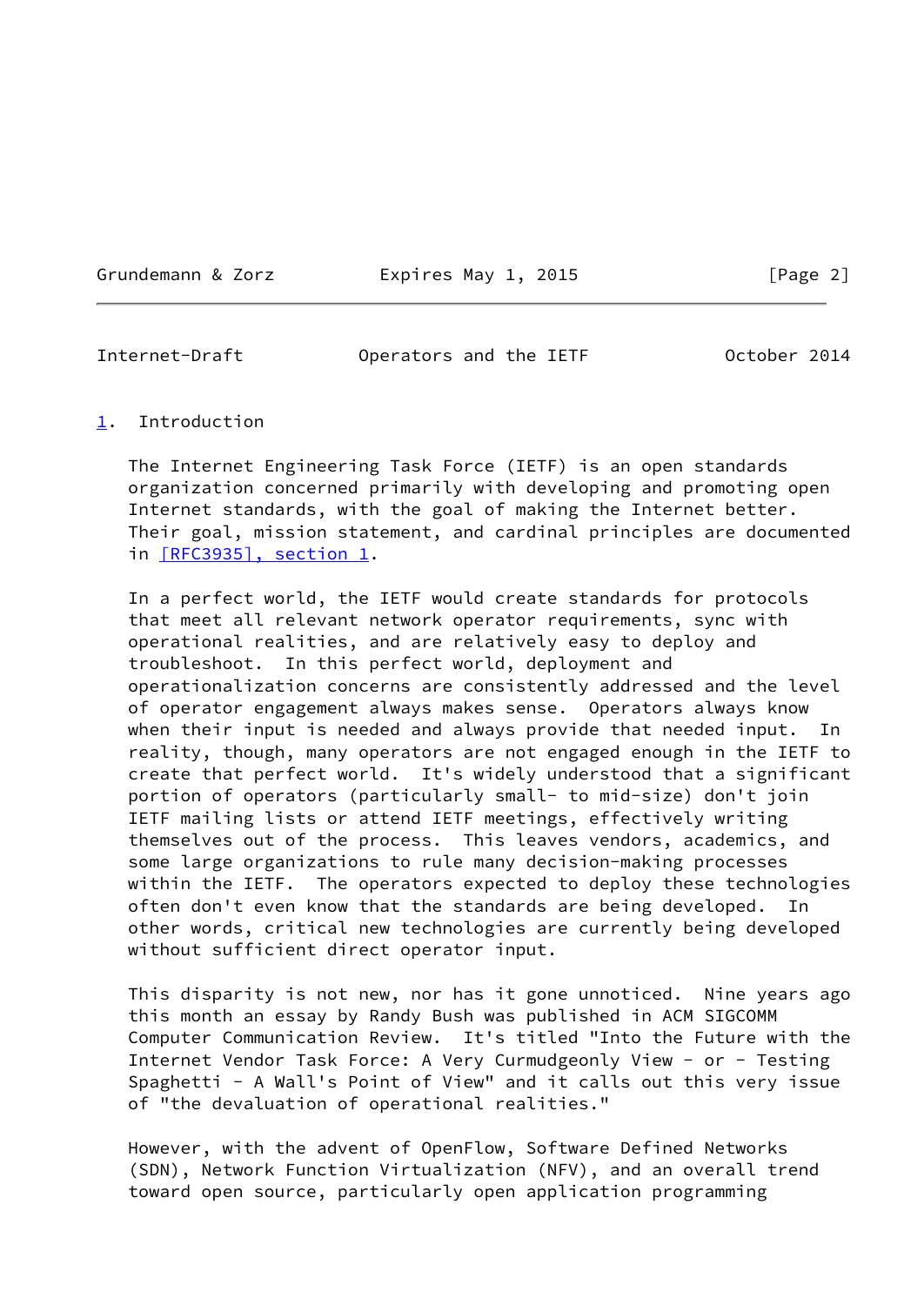interfaces (APIs), in the network space, this disparity may now be seen as related to a larger and growing problem. If open APIs become the de-facto definition of interoperability requirements, the role of the standardization bodies, and the opportunity for operators to influence specifications, diminishes. As a result the functional interoperability (and interchangeability) of vendors and devices will decrease, potentially leading to a more proprietary and less open and global nature of the Internet.

 In response, the Internet Society has launched a new project to address the perceived gap between Operators and the IETF. The objective of this project is ultimately to facilitate communications

| Grundemann & Zorz<br>Expires May 1, 2015<br>[Page 3] |
|------------------------------------------------------|
|------------------------------------------------------|

<span id="page-3-1"></span>Internet-Draft Operators and the IETF October 2014

 between the operator community and the IETF to help ensure that operational realities inform the development of key standards. We want to foster a larger and more engaged operator community around the IETF and protocol development work. To ensure that we take the most effective action, we focused initially on talking to operators around the world, gathering information and defining the problem statement(s). The first phase of this project was a survey of the operator community that was conducted over the first half of 2014. The survey closed on 1 July with over 350 responses.

 This I-D begins the next phase, which we hope will lead to productive improvements to the level of operational input into the IETF processes. The primary purpose of this paper is to synthesize the survey results, along with information we collected directly from operators during the survey window.

 In the next section we take a quick look at the survey respondents, including their roles and their relationships to the IETF. Then, under the following section, Potential Challenges, we delve into the reasons respondents gave for not participating in the IETF. What are their personal challenges to injecting more operational reality? We then move on to discussing ideas for overcoming these obstacles in the next section, Possible Solutions. In all cases, we are primarily reporting on the results of the Operators and the IETF survey, open from January through June 2014 and the text may not necessarily reflect the views of the Internet Society.

<span id="page-3-0"></span>[2](#page-3-0). Survey respondents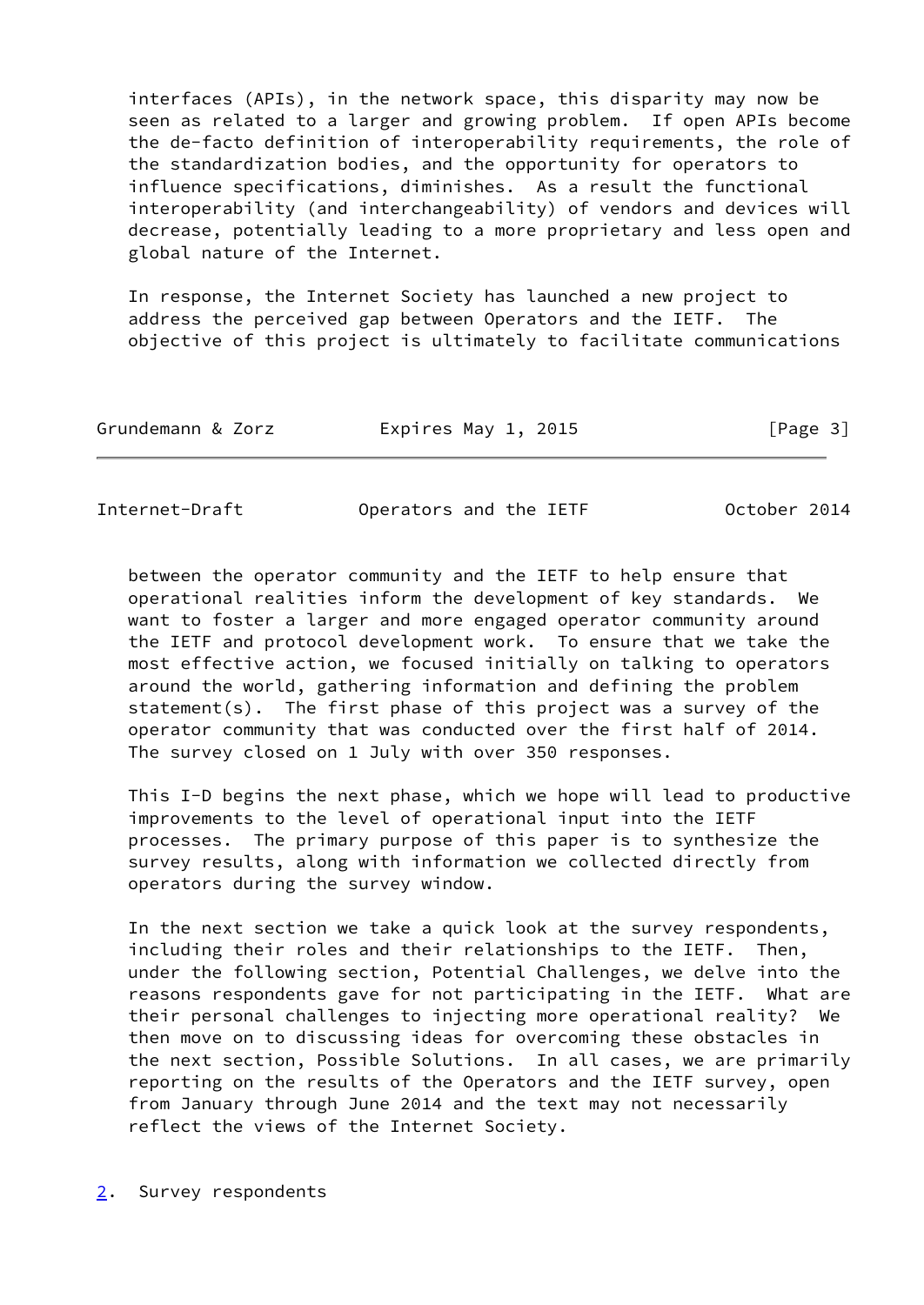Before diving into what the survey respondents said, and what that might mean, let's first take a look at who these respondents were.

### <span id="page-4-0"></span> $2.1.$  $2.1.$  Job type

 The first set of questions dealt with the respondents' role. We wanted to ensure that we reached our target audience - technical network operators. A note on our use of the term "operator:" In the survey, in this paper, and throughout this Operators and the IETF project, we use the term operator to mean anyone who operates an IP network. This includes Internet service providers (ISPs) but also content providers, data centers, enterprises, wireless networks, campus networks, and everything in between.

 o I'm an Operator - 44% strongly agree and 34% agree, 12% disagree and 10% strongly disagree.

| Grundemann & Zorz | Expires May 1, 2015 | [Page 4] |
|-------------------|---------------------|----------|
|                   |                     |          |

<span id="page-4-1"></span>Internet-Draft Operators and the IETF October 2014

o My role is primarily technical - 63% strongly agree and 29% agree, 9% disagree and 2% strongly disagree.

 The respondents were overwhelmingly technical and the vast majority were operators. We also drilled into specific roles of respondents:

- o I'm an Engineer 60% strongly agree and 32% agree, 5% disagree and 3% strongly disagree.
- o I'm an Architect 42% strongly agree and 38% agree, 14% disagree and 6% strongly disagree.
- o I'm an Developer 9% strongly agree and 29% agree, 39% disagree and 23% strongly disagree.
- o I'm an Manager 24% strongly agree and 26% agree, 27% disagree and 23% strongly disagree.

 92% of respondents self-identified as engineers and 80% as architects, while only 38% said they were developers and about half said they were managers.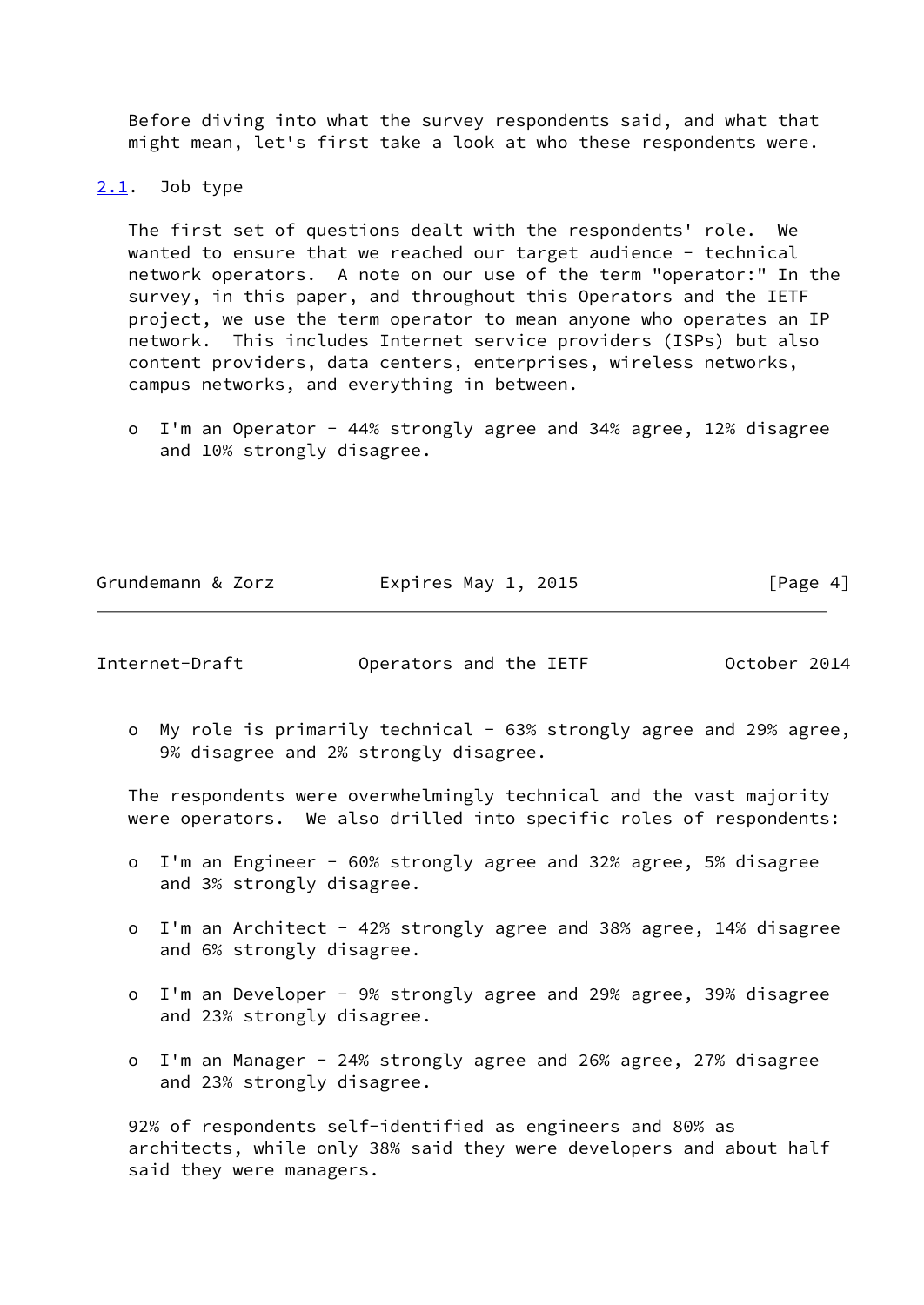# <span id="page-5-0"></span>[2.2](#page-5-0). IETF Involvement

 The next set of questions dove into the respondents' current level of participation in, and awareness of, the IETF.

 Exactly half of the respondents reported that they did NOT currently participate in the IETF at all. Almost one third said they participate in the IETF via mailing lists only. Only about 18% reported that they were active in the IETF via both mailing lists and in-person meetings. This is about the mix we were expecting.

 Since we are looking primarily for challenges and obstacles to participation, we wanted to hear from the people who do not participate. Mixing in some people with more experience on how the IETF works today helps provide useful context, though. We then asked each group of respondents more detailed questions about their level of awareness, based on their participation level in the IETF.

<span id="page-5-1"></span>[2.2.1](#page-5-1). Do not currently participate in the IETF

 Among those who do not currently participate in the IETF at all, a wide majority know that the IETF exists, know what it does, find IETF documents relevant to their jobs, and feel that they need to participate.

So why aren't they showing up? Other responses within this set of

<span id="page-5-2"></span>Internet-Draft Operators and the IETF October 2014

 questions provide clues: Over half of this group reported that they do not know how to participate, and almost half said that they do not feel welcome.

Detailed results:

- o I never heard of IETF: 82% strongly disagree, 14% disagree, 1% agree, 3% strongly agree In short - 4% report not having heard of the IETF before the survey
- o I don't know what IETF does: 57% strongly disagree, 35% disagree, 8% agree, 0% strongly agree In short - 8% don't participate because they don't know what the IETF does
- o I don't know how to participate: 21% strongly disagree, 21%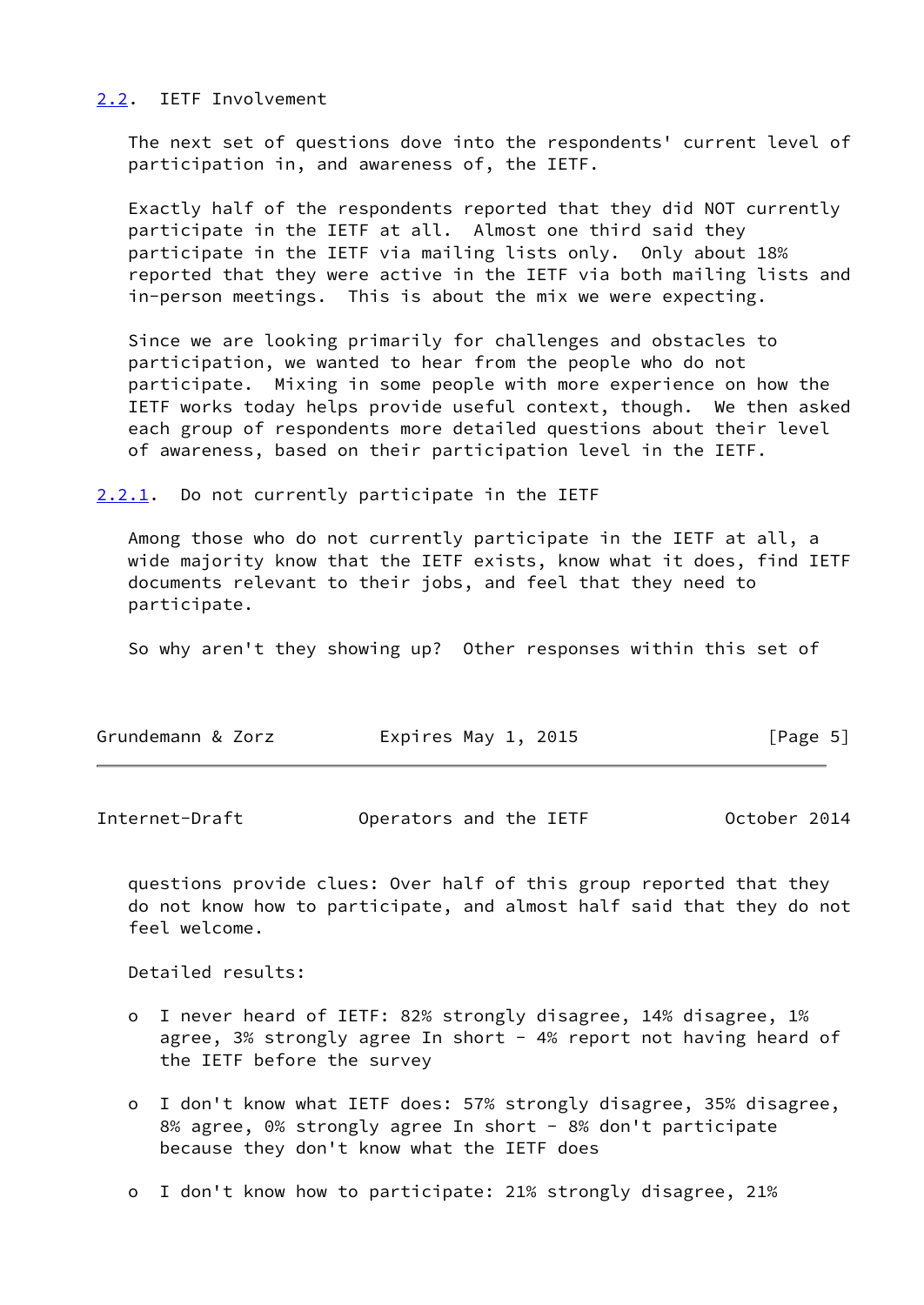disagree, 44% agree, 14% strongly agree In short - 58% of those who do not participate in the IETF do not know how

- o I don't believe IETF documents are relevant to my job: 53% strongly disagree, 33% disagree, 11% agree, 3% strongly agree In short - 86% believe that IETF documents are relevant to their work
- o I don't feel my operator input is welcomed: 14% strongly disagree, 42% disagree, 33% agree, 11% strongly agree In short - 44% do not participate because they feel unwelcome
- o I rely on my vendors to represent me: 27% strongly disagree, 37% disagree, 30% agree, 6% strongly agree In short - 36% rely on their vendors to represent them at the IETF
- o I don't need to participate, I just need the output: 24% strongly disagree, 49% disagree, 23% agree, 4% strongly agree In short - 27% choose not to participate because they are only concerned with the output of the IETF (RFCs)

<span id="page-6-0"></span>[2.2.2](#page-6-0). Do not currently participate on IETF mailing lists

 Among respondents who do not currently participate in IETF mailing lists, over two thirds believe that it does, in fact, fall within their job to do so. While most respondents had at least heard of IETF mailing lists, about half reported not knowing what happens on those lists and 40% said they don't know how to join. Also, about a third of respondents do not participate on IETF mailing lists because "list noise" (off-topic and unhelpful content) is too high.

 Almost three quarters report staying off the lists because they don't think they have enough time. Almost half of those who are not on an IETF mailing list thought they had to show up to meetings to

| Grundemann & Zorz | Expires May 1, 2015 | [Page 6] |
|-------------------|---------------------|----------|
|                   |                     |          |

Internet-Draft Operators and the IETF October 2014

 participate and were unaware that most IETF work actually takes place on the mailing lists.

Detailed results:

 o I've never heard of IETF mailing lists: 44% strongly disagree, 25% disagree, 25% agree, 6% strongly In short - 31% had never heard of IETF mailing lists before this survey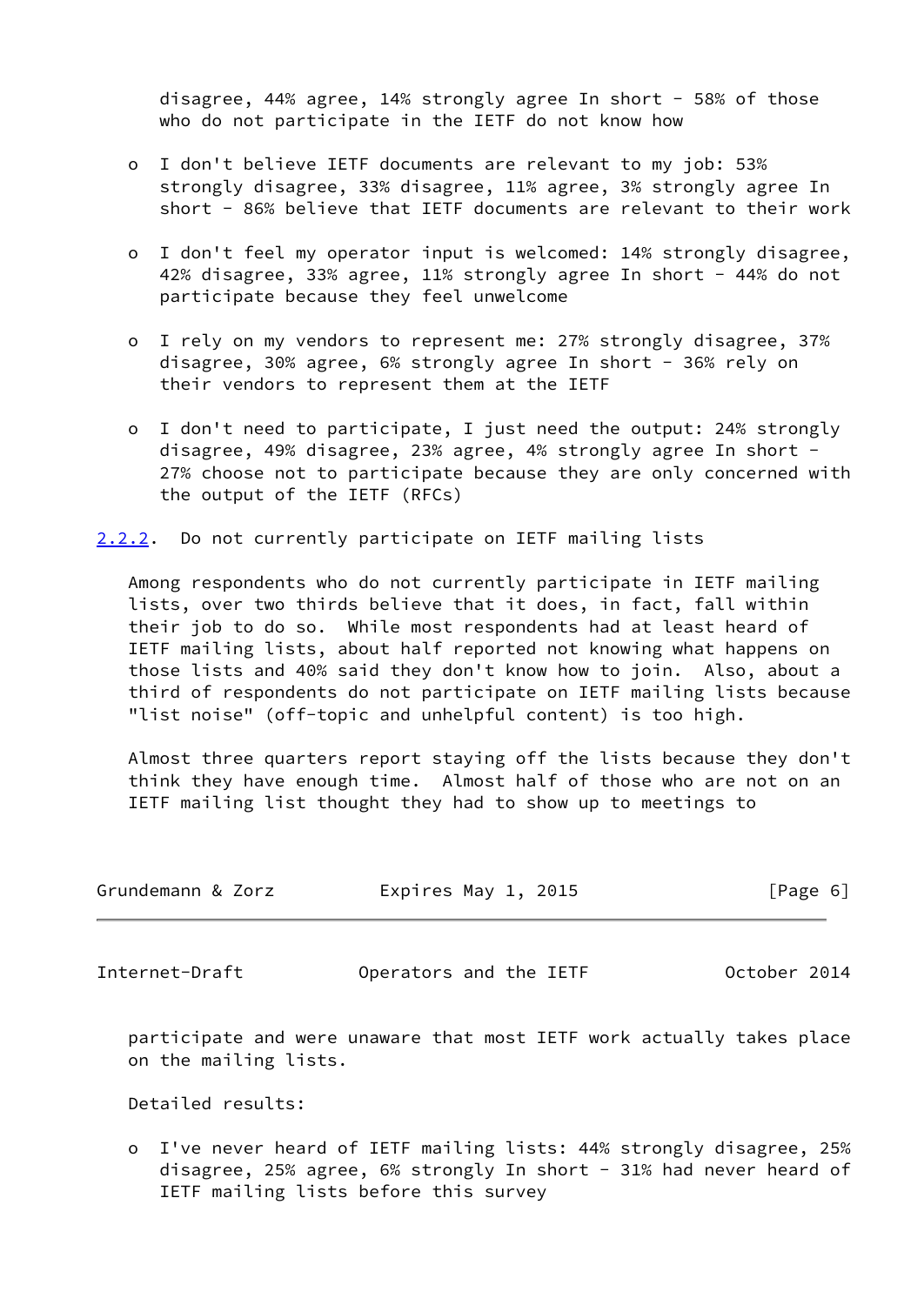- o I don't know what happens on IETF mailing lists: 23% strongly disagree, 23% disagree, 44% agree, 10% strongly agree, In short - 54% don't know what happens on an IETF mailing list
- o I don't know how to join an IETF mailing list: 35% strongly disagree, 25% disagree, 34% agree, 6% strongly agree In short - 40% aren't on an IETF mailing list because they don't know how to join
- o I'm not interested: 29% strongly disagree, 55% disagree, 14% agree, 2% strongly agree In short - 16% of respondents don't participate due to lack of interest
- o I find the content too technical or abstract: 27% strongly disagree, 47% disagree, 25% agree, 1% strongly agree In short - 26% find IETF mailing list content too technical or too abstract
- o I don't have enough time: 8% strongly disagree, 20% disagree, 41% agree,  $31\%$  strongly agree In short -  $72\%$  say they don't participate because they don't have time
- o I don't find the content relevant: 25% strongly disagree, 58% disagree, 16% agree, 1% strongly agree In short - 83% find IETF mailing list content relevant
- o It's not my job: 22% strongly disagree, 48% disagree, 25% agree, 5% strongly agree In short - 70% think that following IETF mailing lists falls within their job duties, even though they don't currently do it
- o There's too much noise on the lists (off-topic discussions, etc...): 15% strongly disagree, 51% disagree, 27% agree, 7% strongly agree In short - 34% replied that "list noise" is an issue for them

Before taking this survey:

Grundemann & Zorz **Expires May 1, 2015** [Page 7]

<span id="page-7-0"></span>Internet-Draft Operators and the IETF October 2014

o 54% I was aware that most of the work in the IETF happens on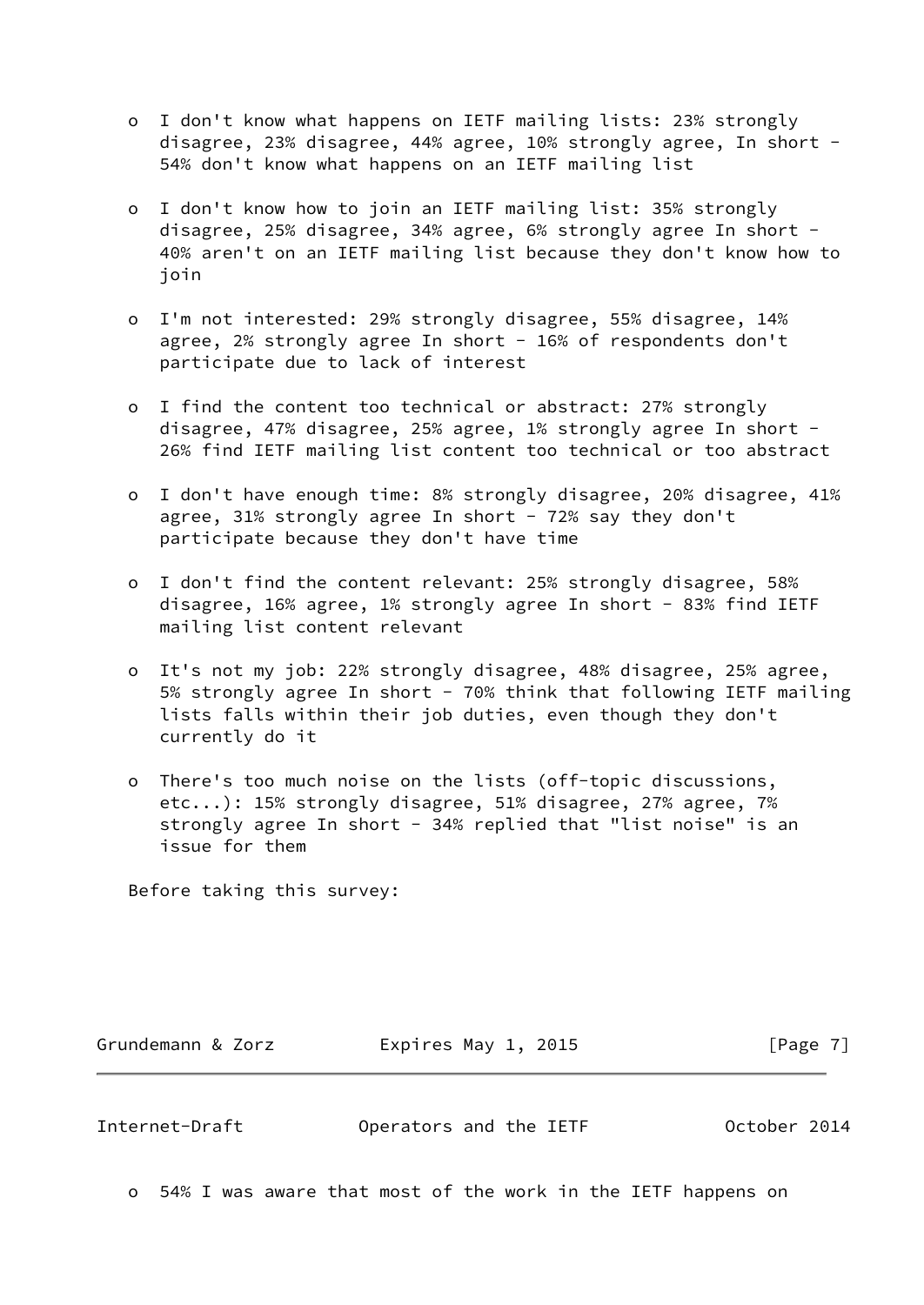mailing lists between meetings

o 46% I thought I had to show up at IETF meetings to participate

<span id="page-8-0"></span>[2.2.3](#page-8-0). Do not currently participate in IETF meetings

 While most respondents had at least heard of IETF meetings, nearly half of those who do not currently attend IETF meetings reported not knowing what happens at a meeting and slightly more said they don't know how to participate. Two thirds of respondents told us they don't attend IETF meetings because they don't have the time and over three quarters because they don't have the travel budget to attend a meeting. Just less than one third feel it's not their job to participate at IETF meetings. Almost exactly half of the respondents who do not attend IETF meetings were unaware that remote participation is available.

Detailed results:

- o I've never heard of IETF meetings: 60% strongly disagree, 25% disagree, 10% agree, 5% strongly agree In short - 15% don't come to IETF meetings because they hadn't heard of them before
- o I don't know what happens at IETF meetings: 31% strongly disagree, 24% disagree, 35% agree, 10% strongly agree In short - 45% don't show up because they don't understand what goes on at an IETF meeting
- o I don't know how to participate in an IETF meeting: 30% strongly disagree, 21% disagree, 35% agree, 14% strongly agree In short - 49% don't participate in meetings because they don't know how to
- o I'm not interested: 39% strongly disagree, 48% disagree, 10% agree, 3% strongly agree In short - 13% avoid IETF meetings due to a lack of interest
- o I find the content too technical or abstract: 33% strongly disagree, 48% disagree, 17% agree, 2% strongly agree In short - 19% don't participate in IETF meetings because the content is too technical or too abstract
- o I don't have enough time: 15% strongly disagree, 21% disagree, 36% agree, 28% strongly agree In short - 64% don't come because they don't have enough time to participate
- o I don't have the travel budget: 7% strongly disagree, 11% disagree, 37% agree, 45% strongly agree In short - 82% don't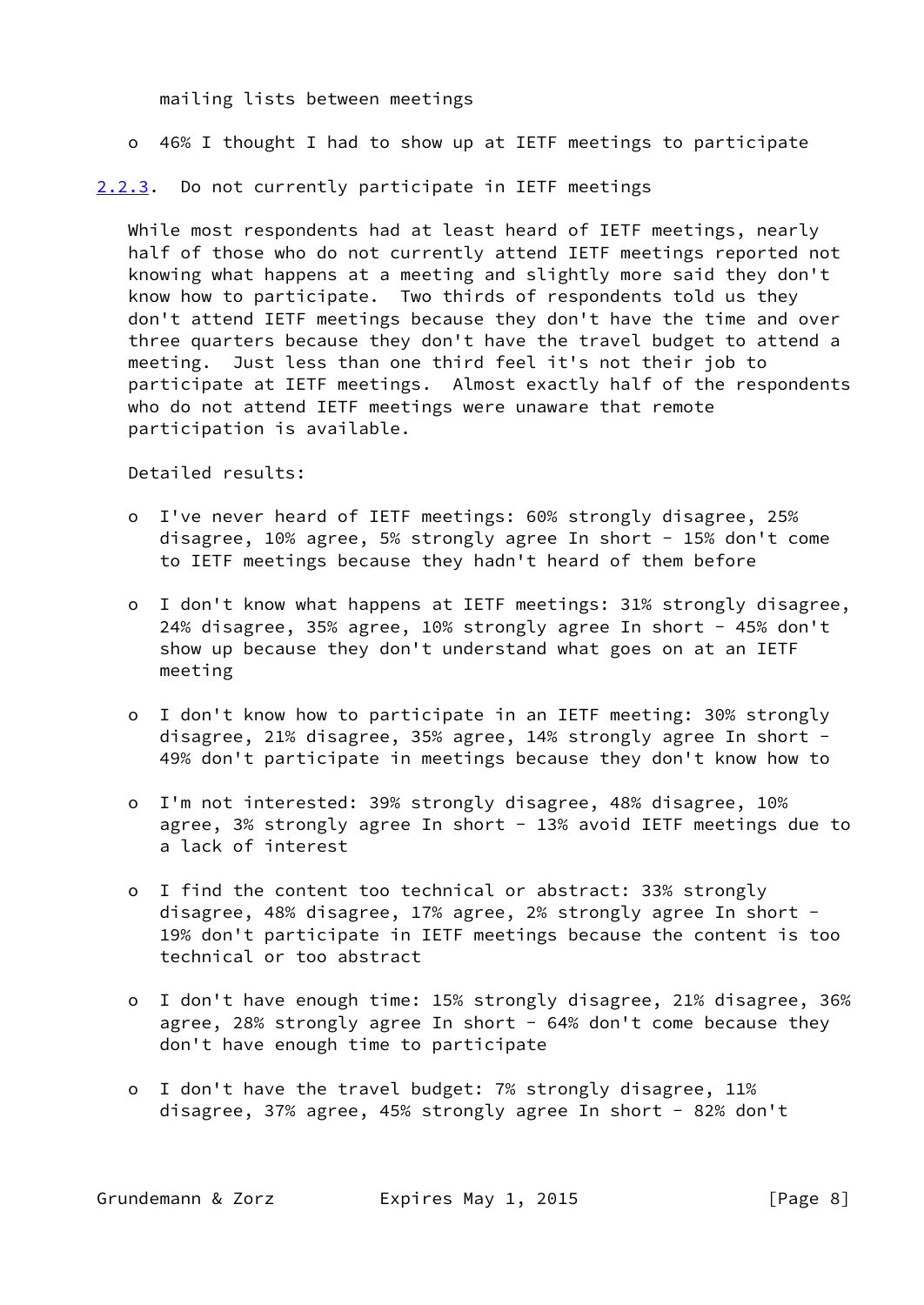<span id="page-9-1"></span>Internet-Draft Operators and the IETF October 2014

attend IETF meetings because they lack the travel budget

- o I don't find the content relevant: 30% strongly disagree, 56% disagree, 10% agree, 4% strongly agree In short - 14% don't come to meetings because they content is not relevant to them
- o It's not my job: 26% strongly disagree, 44% disagree, 23% agree, 7% strongly agree In short - 30% don't attend IETF meetings because it doesn't fit their job duties

Before taking this survey:

- o 50% I was aware that most of the IETF meeting sessions are available to remote participants
- o 50% I thought I had to show up at IETF meetings to participate
- <span id="page-9-0"></span>[3](#page-9-0). Potential Challenges

 In addition to the multiple choice options on the Operators and the IETF survey, we included several opportunities for respondents to enter freeform text. We asked questions such as "Tell us about why you do not currently participate in the IETF in your own words" and "Why do you think other operators do not participate in the IETF?" When these responses are evaluated in combination with the numbers above, some themes emerge.

 There appear to be four major perceived obstacles to IETF participation:

- o Time
- o Culture
- o Money
- o Awareness

 These one-word captions are, of course, simplifications. The following sections dig into each of these themes to explore the potential and perceived challenges a bit more.

#### <span id="page-9-2"></span>[3.1](#page-9-2). Time

One of the top complaints from both survey respondents and operators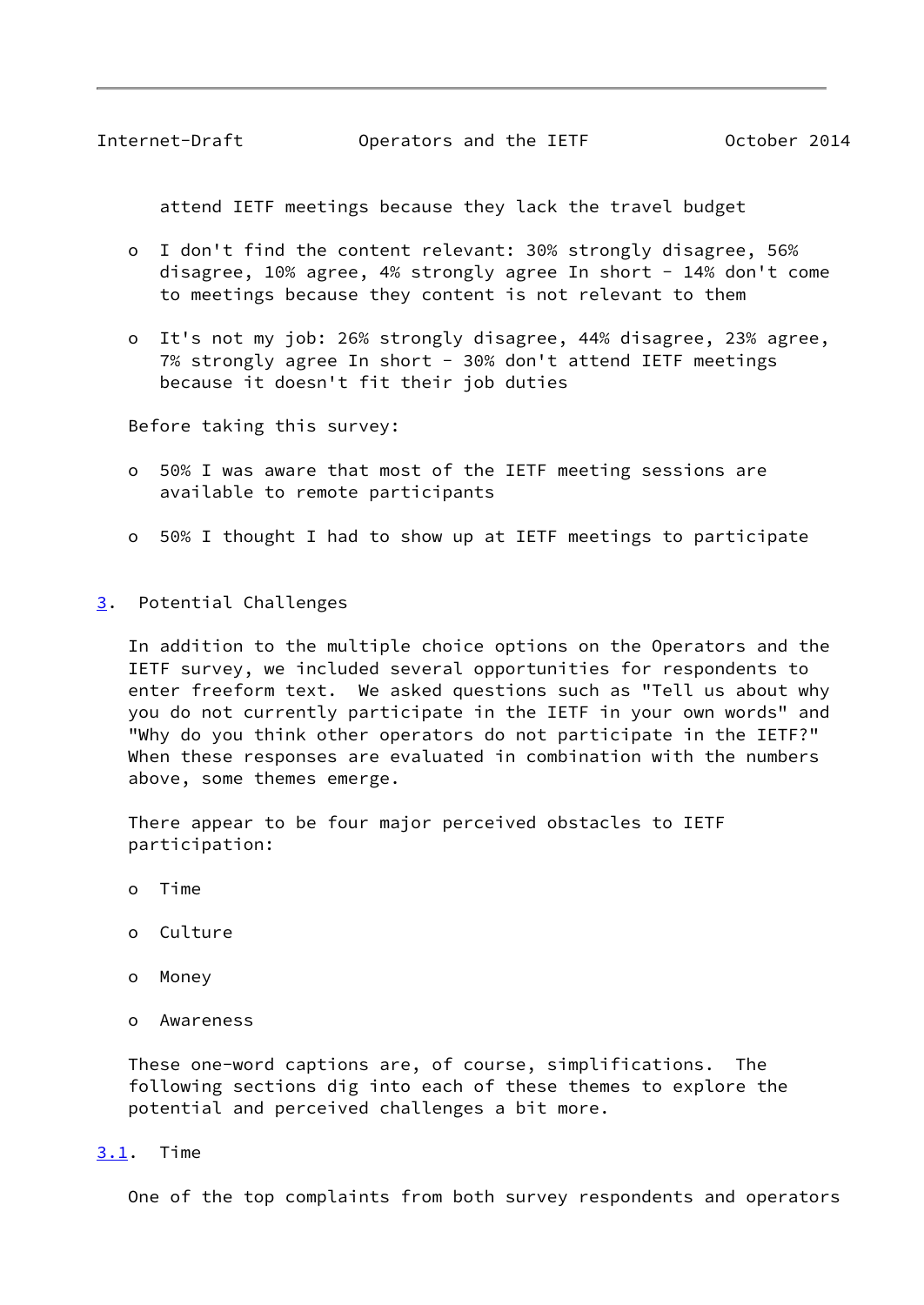we have spoken with in person is how much time is required to participate meaningfully in the IETF. As Mr. Bush pointed out in his

| Grundemann & Zorz | Expires May 1, 2015 | [Page 9] |
|-------------------|---------------------|----------|
|-------------------|---------------------|----------|

<span id="page-10-0"></span>Internet-Draft Operators and the IETF October 2014

2005 paper:

 "The IETF has grown so large and so enamored of complexity and featuritis that it is a full-time job to participate."

We can see this perception confirmed in the numbers above:

- o 72% of respondents who do not participate in IETF mailing lists say they don't participate because they don't have enough time
- o 64% of respondents who don't attend IETF meetings report that they don't come because they don't have enough time to participate

 Additionally, the most common response to both "Tell us about why you do not currently participate in the IETF in your own words" and "Tell us about why you are not currently a member of any IETF mailing lists in your own words" were some variation of "not enough time." This was the second most common response to the "Tell us about why you do not currently attend IETF meetings in your own words" question as well. While many of those responses were very terse, some took the time to explain their challenges a bit more:

 "Time restriction is an issue. Keeping up with my "day job" responsibilities is challenging. There's difficulty in sorting out where the different BoFs and working groups are in the process - very hard to step into the middle of an ongoing conversation, translate it to my world, and engage in the discussion. Makes it hard to do more than lurk."

 When we dig into the details of some of these comments, it appears that time constraints may be tied in some ways to what we're calling cultural challenges here.

 "I don't have the time to sift through the entrenched autistic and esoteric arguments. There are very obviously people who are paid to participate in the IETF by vendors (and other orgs) for whom it's their full time job, or one of the primary purposes of their job, and they don't have other significant responsibilities. It therefore makes debating with these people very difficult if your involvement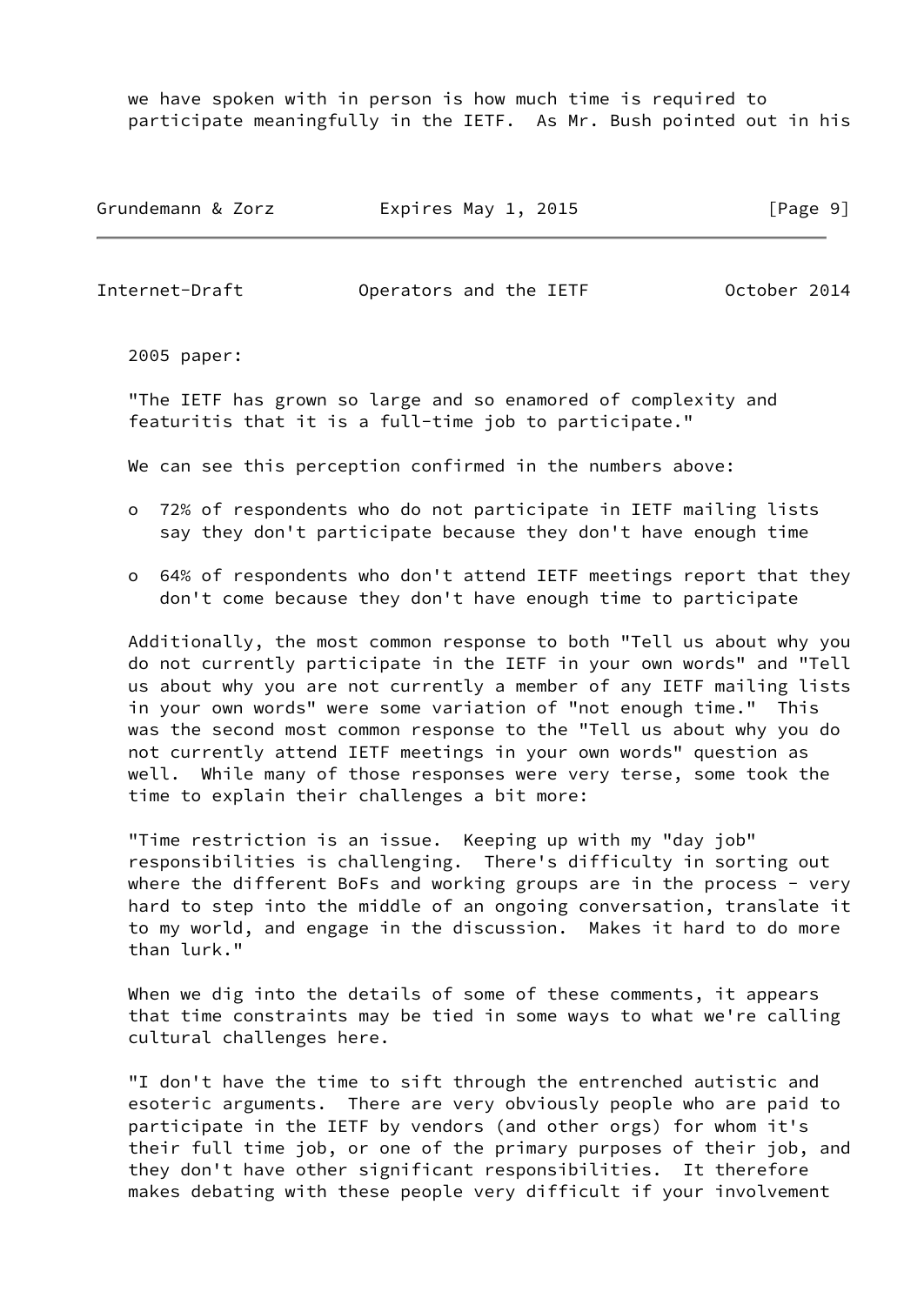in IETF is a secondary (or tertiary) function of your role."

<span id="page-11-0"></span>[3.2](#page-11-0). Culture

 Another common challenge we heard about while conducting this survey is one of culture. While the IETF is open to participation by anyone, some feel that they are not welcome or that they will be ignored or treated badly by other participants.

| Grundemann & Zorz | Expires May 1, 2015 | [Page 10] |
|-------------------|---------------------|-----------|
|-------------------|---------------------|-----------|

Internet-Draft Operators and the IETF October 2014

 We saw above that almost half (44%) of the respondents who do not currently participate in the IETF at all avoid it because they don't feel their operator input is welcomed.

 This is echoed in some detail in many of the comments left by respondents:

- o IETF are just concern about the old members and don't think of how to get new members onboard
- o "I do not feel that the IETF is responsive to the needs and requirements of those delivering services. The responses to the IPv6 DHCP enterprise requirements are an example of the disconnection in the IETF. Many times I have read or participated in discussions on different mailing lists about many of the topics and the final item pushed out by people in the IETF has been "you're stupid and an idiot and we're going to do it my way". I can get that at home with my teenager."
- o "Conversations are heavily dominated by academics with little or no practical experience (but deep theoretical knowledge and skills), and vendor professionals who are so senior and experienced. Both folks cast long shadows that are intimidating to others who can't devote the time to keeping up with what are often detailed and nuanced discussions."
- o "Despite wanting claims that operators were welcome, as I switched from protocol engineer to operator, I saw growing irrelevance. The IETF is maintaining an "ivory tower" vision of how the Internet is used, whereas the world economy has a different view of how to make use of the medium. The IETF hasn't been welcome to new sets of requirements. In DNS, the IETF has been effectively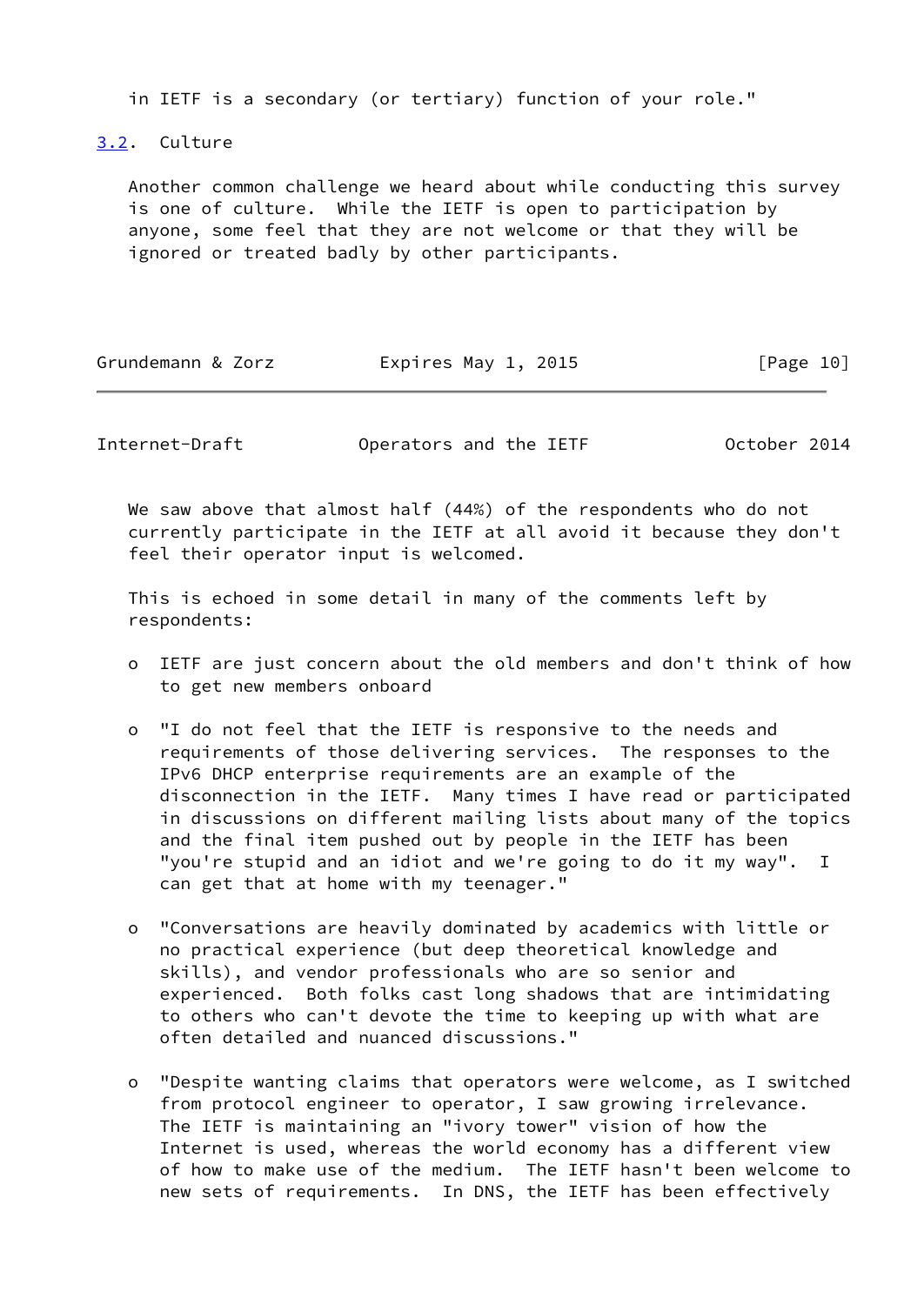replaced by DNS-OARC."

- o "[I don't participate in the IETF] Because its become a political fight between vendors. Vendors push their individual agendas without caring about user opinions. A contentious issue will bring out half the opposition companies employees to bash and kill it regardless of whether there is a true customer that may benefit from it."
- o "I perceive it to be full of pompous, self-serving, out-of-touch with reality, technology actors."
- o "The IETF is not really focused towards operations and, historically, operator input has not been well received."

Another aspect of culture is being more open to participation from

| [Page 11]<br>Grundemann & Zorz<br>Expires May 1, 2015 |  |
|-------------------------------------------------------|--|
|-------------------------------------------------------|--|

<span id="page-12-1"></span>

| Internet-Draft | Operators and the IETF | October 2014 |  |
|----------------|------------------------|--------------|--|
|                |                        |              |  |

around the world:

 "Most studies have been conducted in English, which makes it difficult for those who have not mastered the language."

### <span id="page-12-0"></span>[3.3](#page-12-0). Money

 The most common free-form response to "Tell us about why you do not currently attend IETF meetings in your own words" as well as the fourth most common response to "Tell us about why you do not currently participate in the IETF in your own words" was money, and general support from the respondents' organization. Some of the nuances here are pointed out in the responses:

- o "It is too expensive to attend regularly. It is not my primary job to attend IETF meetings, so is secondary to other things."
- o "I don't have enough budget to attend the conference. Based up in India, my travel budget + accommodation + Food + Visa will come around 2000 USD (for Conferences in US) at the minimum, this is my 2 months salary."
- o "I'm a self-employed contractor. I can't afford to pay for it myself, and my clients wouldn't pay to send me there because it's not what gets their business needs met. And every hour I spend at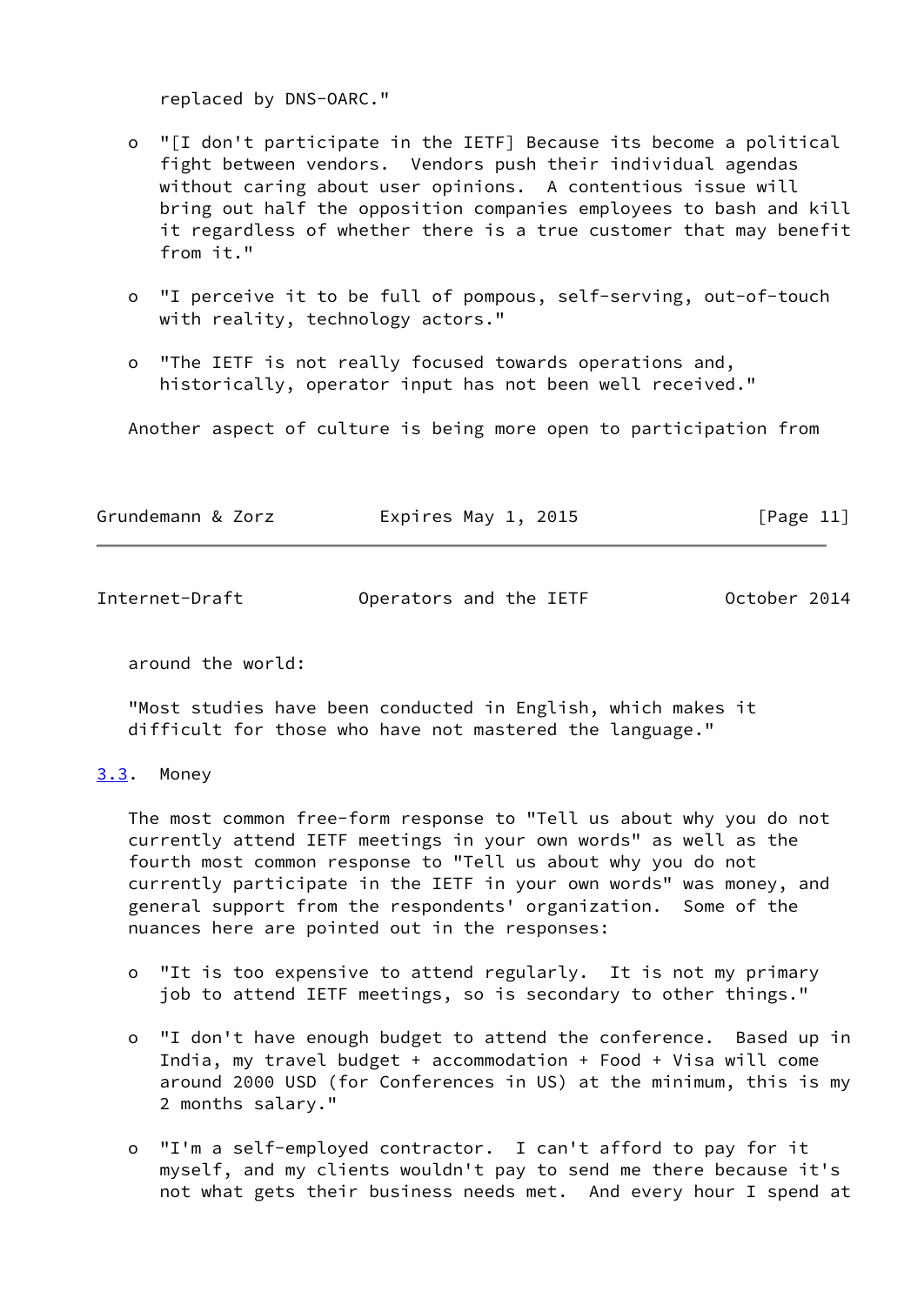conferences and the like is an hour I don't get paid."

 Additionally, a full 82% of respondents who don't attend IETF meetings reported that it was because they lack the needed travel budget.

#### <span id="page-13-0"></span>[3.4](#page-13-0). Awareness

 Throughout the survey, respondents told us that their ignorance of the IETF, what it does, how it operates, and how individuals can get involved, is a barrier to their participation. Overall, 58% of those who do not participate in the IETF at all reported that they do not know how to.

 Among respondents who don't follow any IETF mailing lists, almost a third had never heard of the mailing lists, over half said they don't know what happens on IETF mailing lists, and 40% reported not knowing how to join a list.

 Likewise, among those who do not attend IETF meetings, 45% told us they don't show up because they don't understand what goes on at an IETF meeting and nearly half (49%) said they don't participate in meetings because they don't know how to.

| Grundemann & Zorz | Expires May 1, 2015 | [Page 12] |
|-------------------|---------------------|-----------|
|                   |                     |           |

<span id="page-13-2"></span>Internet-Draft Operators and the IETF October 2014

As with the other themes, this was echoed in the comments:

- o "No awareness of how I can help, what I can do, and where my goals would align with the IETF."
- o "I do not know how can I participate in IETF. I would love to know how can I participate. not just by subscribing to mailing list but by doing some work in my part time."
- o "I have no idea how to even begin participating"

#### <span id="page-13-1"></span>[3.5](#page-13-1). Other

 There are also other reasons that came up in the freeform answers that we feel are very important but that don't fit into one of the themes above. They include:

o Too technical: "Too broad", "Discussions are on an abstract,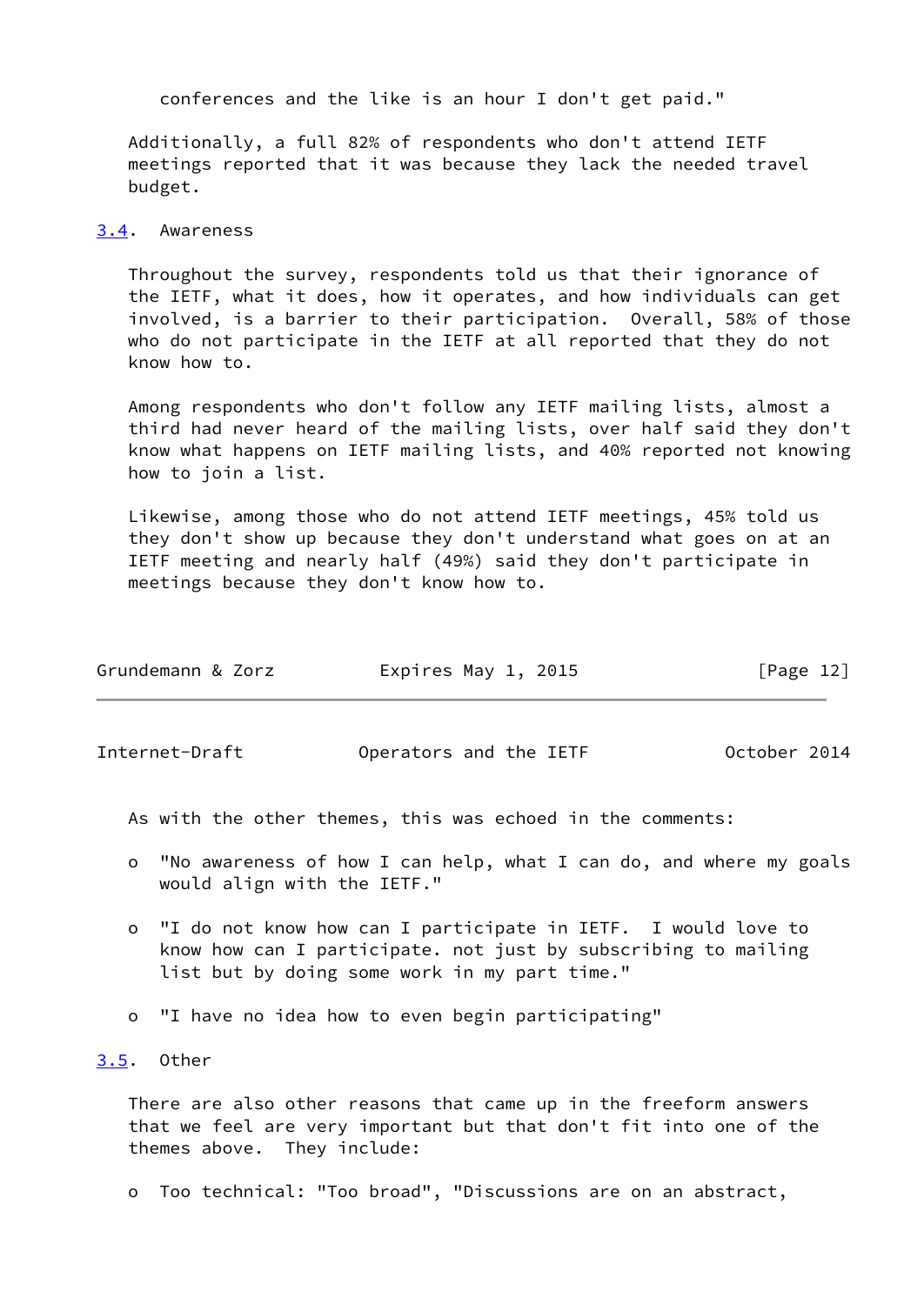technical level above my expertise"

- o Not operational enough: "Not enough operational lists", "Operations guys stay home doing operations"
- o Ignorance: "I never felt the need, it never occurred to me to try"
- o Management support: "Lack of Management Support"
- o Out of scope: "Out of scope of my job", "I really don't care", "Not relevant to my job"
- o Format: "The meetings are all about status of a particular draft which really isn't that interesting."
- o Reliance on vendors: "Operators mainly rely on system integrators and rarely believe that their voices are heard"
- o Not relevant to operators: "Not relevant to the short/mid-term needs of most operators", "The lead time from idea to RFC to vendor support to using in a design is years for me. I will tend to use a technology once it reaches maturity."
- <span id="page-14-0"></span>[4](#page-14-0). Possible solutions

 The ultimate purpose of collecting this information and identifying the perceived challenges to operator participation in the IETF is, of course, to help us find ways to bring more operational input into the IETF. In other words, we want to determine how we may be able to

| Grundemann & Zorz | Expires May 1, 2015 | [Page 13] |
|-------------------|---------------------|-----------|
|-------------------|---------------------|-----------|

<span id="page-14-1"></span>Internet-Draft Operators and the IETF October 2014

solve these potential challenges.

 The possible solutions listed here are based on the survey results and on numerous conversations with operators around the world. This is not expected to be an exhaustive list but rather a starting point for further exploration. Note that this paper is simply documenting potential solutions and is not, at this time, making any recommendations. The next step of this process is to widen the discussion and explore all of our options for making the IETF even better than it is today.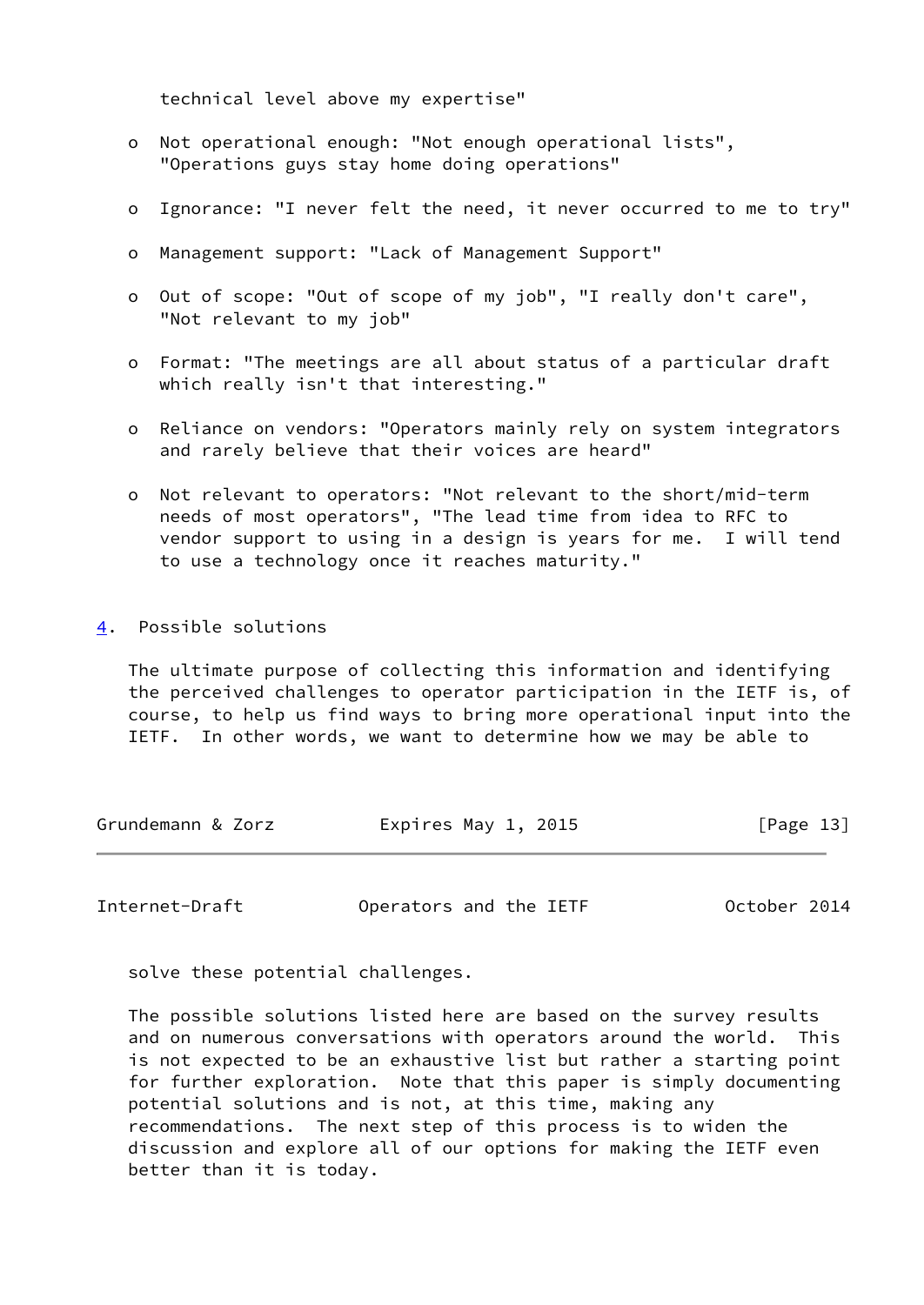The remainder of this section is dedicated to individual ideas; some are suggestions for change at the IETF, others point to activities that operators or operator groups could do to help, and some are clues to what the Internet Society may be able to do. These ideas for possible solutions are grouped into three larger buckets or themes. The themes that the solutions fall into are:

- o Communication
- o Outreach
- o Inclusion

 At this time, this is a very raw collection of direct quotes from the Operators and the IETF survey, and others we spoke with anonymously. In later versions of this Internet-Draft we intend to update this section based on conversations both inside and outside of the IETF.

<span id="page-15-0"></span>[4.1](#page-15-0). Communication

 The first theme that we saw emerge among possible solutions is one of communication. Most of these ideas focus on alternative methods of communication between the IETF and its constituents and specifically on new ways to provide condensed information to IETF participants and potential participants.

- <span id="page-15-1"></span>[4.1.1](#page-15-1). Mailing List Digests
	- o "Quarterly summaries for those that are not able to attend."
	- o "Provide a curation service that takes key developments in a working group and shares them from time to time - save operators from having to make sense out of nuanced arguments so that they can jump into conversations with reasonable confidence they know what's happened so far and therefore won't embarrass themselves."

| Grundemann & Zorz | Expires May 1, 2015 | [Page 14] |
|-------------------|---------------------|-----------|
|                   |                     |           |

<span id="page-15-2"></span>

| Internet-Draft | Operators and the IETF | October 2014 |
|----------------|------------------------|--------------|
|----------------|------------------------|--------------|

 o "There's probably no silver bullet, but one thing that I would find most useful would be a single daily/weekly/monthly digest mailing list. Just headlines and updates from each of the working groups. (Along with links to where to find more information for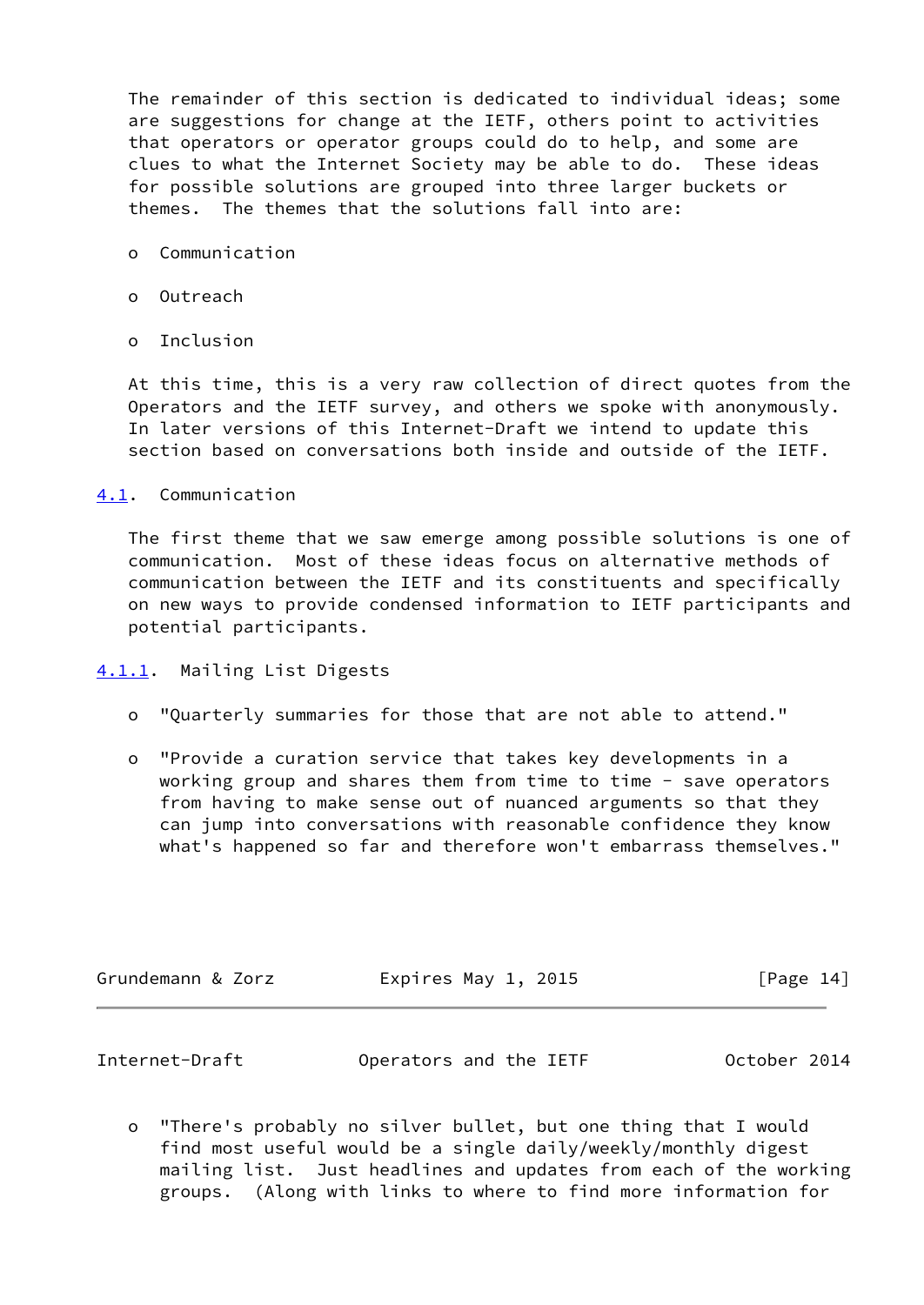each.)"

- o "Make it dead simple for folks to see the specific topics being discussed and worked on. If I had some idea what the topics were, I would be more likely to participate if there was a topic that I had some expertise in and more importantly an opinion about how to address the issue."
- o "a blog with some updates of things would be nice. reading a huge amount of emails is not that fast and with a blog post you can join the discussion when there is something important ongoing"
- o "At least provide weekly summaries what's currently in discussion and which new drafts or RFCs were published."
- o "Invest in reducing perceived entropy and lower the time commitment to do so - both requires energy inputs. Action: Introduce and invest support staff that write accessible summaries (like the former Cisco IPJ) - licensed under CC so that they can be freely translated to other languages without breaking the bank: Note - I'm associated with IPJ and am biased."
- o "Highlight specifically which groups' efforts are looking for operator input. Or color-code agendas by "how close" different efforts are to needing operator input. Have those folks write an operator's abstract. Package the background homework to make it easy for us to catch up and easy to see if the effort is relevant to us. Give ways for us to input to the process that is separated from the "players" usual modes (eg mailing list)."
- <span id="page-16-0"></span>[4.1.2](#page-16-0). Alternative Communication Mediums
	- o "Offer communications options other than e-mail."
	- o "Surveys like this are a good start. Ask about the vendors we have relationships with, what technologies we currently use, what we're deploying now, and what we'd like to deploy in future."
	- o "Audio-only podcasts are a really great medium for busy people, IMO. They convey the personality of the people who are presenting them whilst still allowing us to do things like drive to work, cook, vacuum, or jog."

Grundemann & Zorz **Expires May 1, 2015** [Page 15]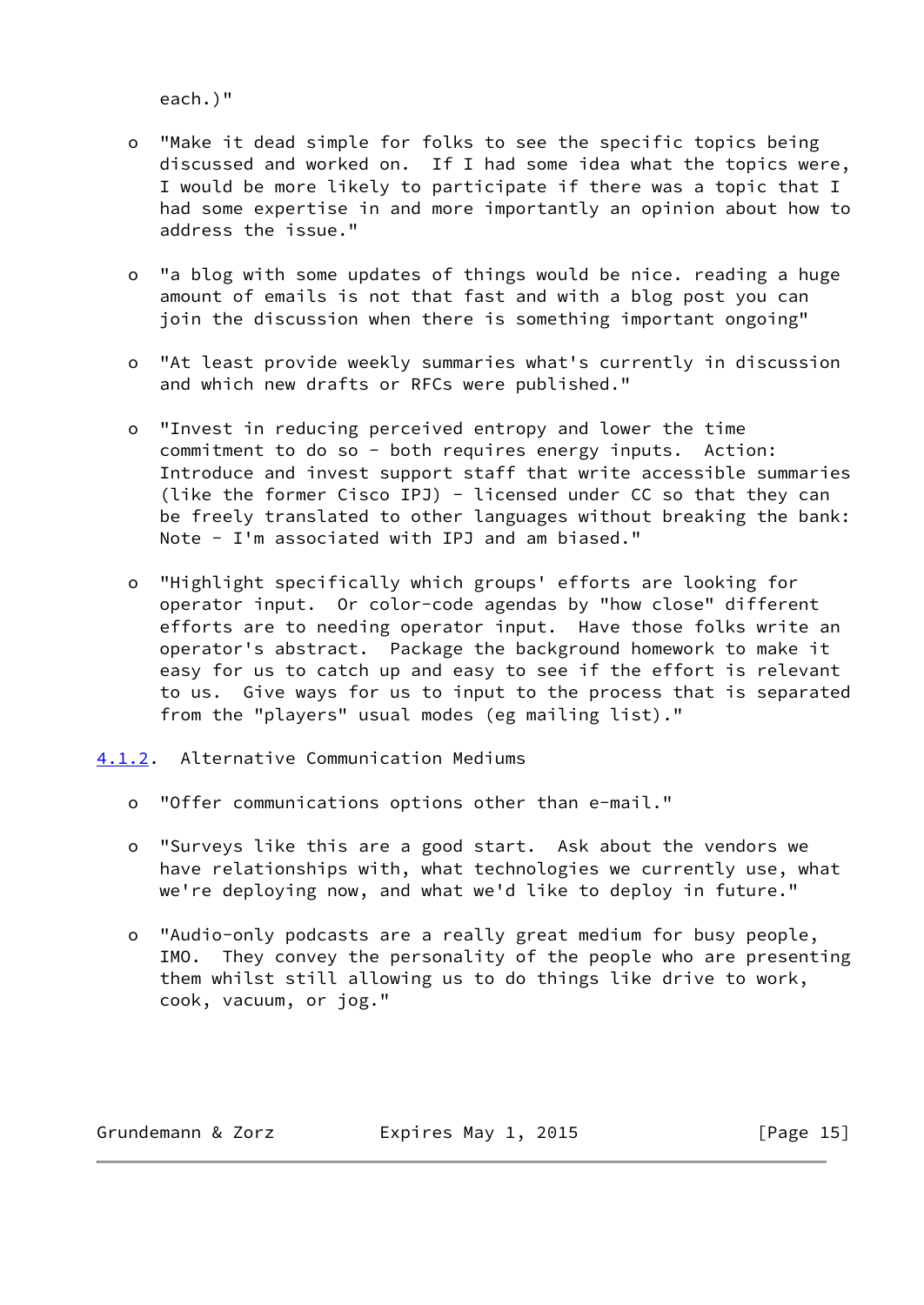- <span id="page-17-1"></span> o "RSS feeds that help busy people keep track of the really important happenings would be good (maybe they exist already)."
- o "Could RFCs be made more friendly in the following fronts: \* Readability: have an "human" English version and/or summary. \* Viewability: it seems the format followed is from the 80s. Make changes to the font, format, etc. to make reading them more appealing."
- o "Make it easier and less time consuming, like having a simple system for feedback on drafts and decisions."
- o "Determine the questions to ask of Operators, and then start distributing those questions/forms via social media and reddit."
- o "Transition from ASCII Text RFCs to documents that support figures. There was a time when text-only made sense, but that was long ago. Figures made out of ASCII characters are difficult to read and are not able to convey as much information."
- o "Create polls for various important matters where operators vote. Give the chance to operators to propose their ideas in simple texts and then have an IETF expert help them translate this simple text into an IETF doc. Ask the operators for various issues regarding the current RFCs and get their proposals about them."
- o "We need tools which makes IETF-related work more effective. For example, my main problem is I can not see any way of easily track/ find all discussions related to a particular drafts. Let's say I see that a very interesting draft has been published. Most likely there will be a lot of different email threads going on so it is really hard to track all discussions/comments."

### <span id="page-17-0"></span>[4.2](#page-17-0). Outreach

 The next theme we heard is one of outreach to the operators, primarily through existing network operator groups and forums but also through more traditional marketing and publicity techniques:

- o "More liaisons between the IETF and Operator forums"
- o "Possibly smaller events like ARIN road show events for the general IT community"
- o "Participation in I.E.T.F needs to be demystified. Internet Society needs to reach out to the operators and the local technical community in every country to create awareness that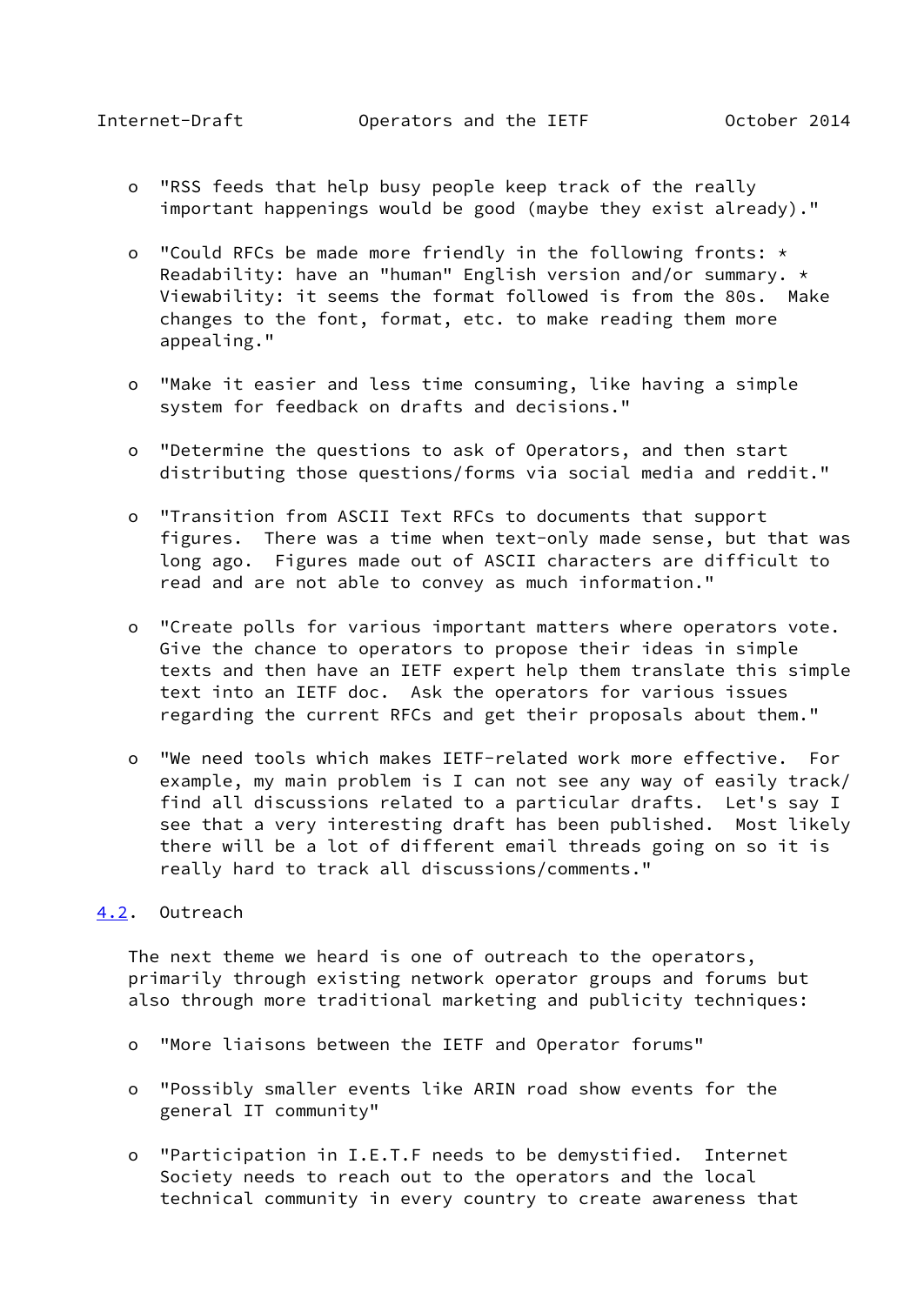I.E.T.F is open for participation, it does have a membership

Grundemann & Zorz Expires May 1, 2015 [Page 16]

Internet-Draft Operators and the IETF October 2014

 system, and that anyone who participates can equally contribute to discussions on the same level as more qualified or frequent participants. And that funding opportunities are open. And that it is important for operators to take part."

- o "I'd recommend signing up to popular mailing lists like NANOG or CISCO and JUNIPER NSP and promote the ongoing IETF topics/agenda, current meetings to encourage operators to take part in what they find interesting"
- o "The IETF could do a better job of making themselves known to newbie networkers. Ask anyone who's been in the field for less than two years and you're unlikely to get anything more detailed than "Oh, uh, I think they write RFCs.""
- o "Give more information about IETF no local engineers in local languages with simple example of advantages of participation."
- o "Post in relevant worldwide networking mailing lists when you have information that wouldn't be spam like. For example, when you post meetings, are also at an event related to the mailing list, etc etc."
- o "co-located sessions in Network Operators meetings"
- o "Road shows at other well attended operator events (ie: NANOG, MAAWG, etc)."
- o "Promote IETF events and involvement through regional tech events & meetups (in the Seattle area: NorthWest Tech Alliance / SeattleTechForum) and industry related trade-shows and events (NANOG / ARIN / PTC / SuperComputing / etc.). As well, providing a brief summary of how to support / become involved with the IETF which is promoted within the IETF pages and/or search results."
- o "Try outreach programs to EDU operators. EDUs are the testbeds of the past, present, and future. Engage us!"
- o "1. IETF members presence on different conferences. 2. IETF must publish examples of stories or good practices in e-zines or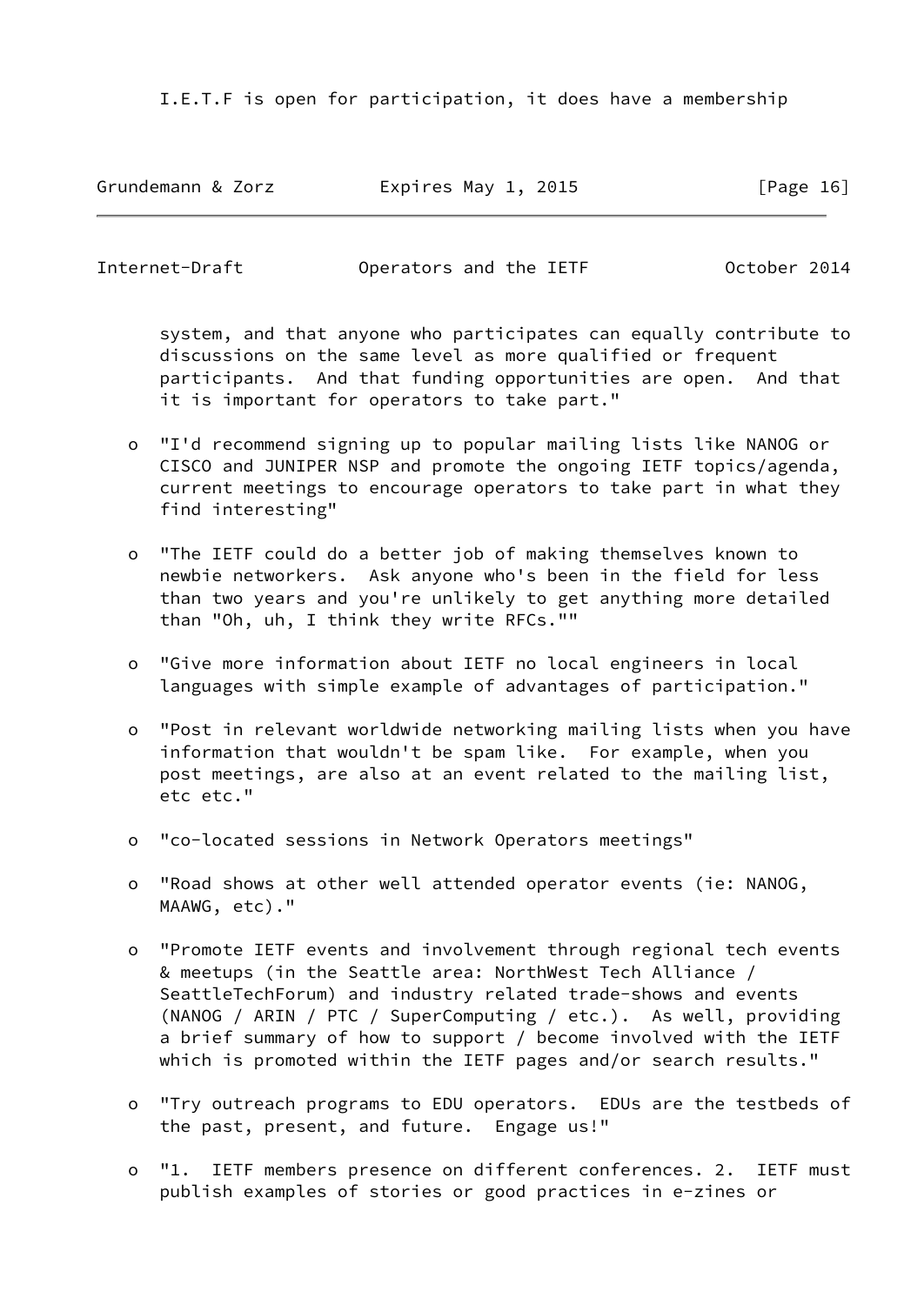participate at national events. 3. IETF must invest in promotion and presence in various technical media, university curriculums, national events."

 o "Collocating (interim) IETF Meetings with RIPE/NANOG/etc meeting - I attended an interim IETF meeting after a RIPE meeting - at least for the ops groups."

| Grundemann & Zorz | Expires May 1, 2015 | [Page 17] |
|-------------------|---------------------|-----------|
|                   |                     |           |

Internet-Draft Operators and the IETF October 2014

- o "Promote the IETF impact and role of standards to large operators (education)."
- o "Also setting up a IETF operators conference that is design to bring the long term to the short term relevance and present it ways that is significant to operators and not just RFCs that vendors and operators have to figure how to make into products. This should include the vendors that are creating products based on new standards to present what they are doing with it. Would provide real world ties to the work IETF is doing rather than RFCs that get lost in code and are generally ignored by future companies. You would be surprised how many new product vendors do not have a clue about some of the older RFCs that are still HUGELY significant when developing a device. Things like new vendor mini conference that goes over operationally significant RFCs that they should be building into their devices."
- o "As for the Internet Society, probably modifying the mentorship programs to be announced more on local mailing lists and also require winners to spend some time on mailing lists before attending events."
- o "We are here in ISOC India Chennai Setting up a Remote Engagement Hub (India) we will be requesting all Stake holders which includes ISP/Telcos." (Also see LAC-IETF)
- o "initially be possible to create regional forums that are preparatory style operators to approach, understand the benefits and challenges for both regional and continental as implementations of the ietf can create a kind of good practice for operators as Lationamerica less scale and the Caribbean."
- o "Provide briefings to operator community on technologies that may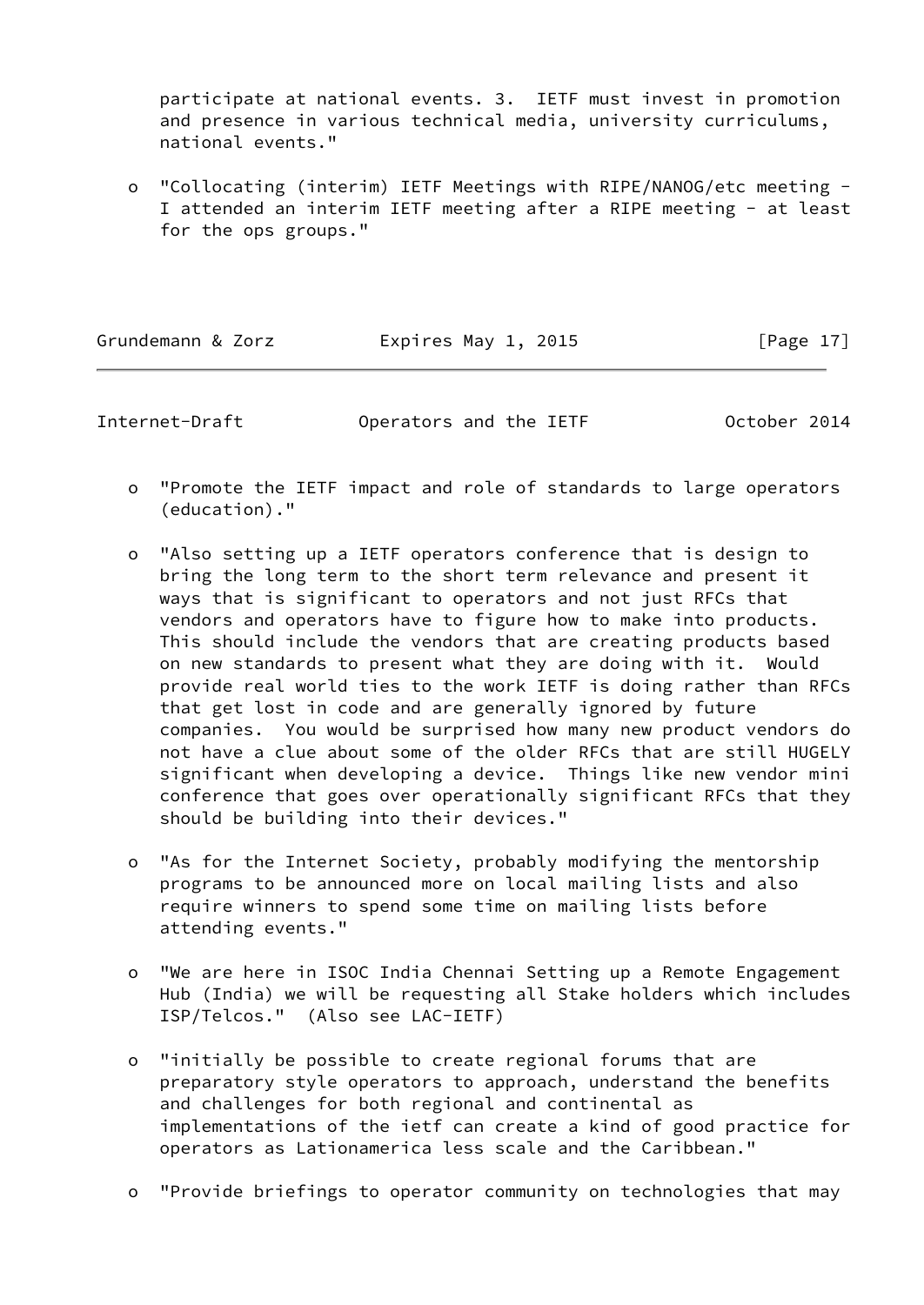be relevant, and how to get up-to-speed on them. Actively seek operator feedback on those technologies (this has been tried in the past, but on a very one-off ad-hoc basis)."

 o "Increase interaction and outreach between IETF and operator forums, probably by identifying a subset of IETF drafts and areas that could most benefit from additional operator input such that we can focus the help that we're asking for - simply trying to convince people to participate generically isn't likely to be successful, while asking for specific feedback on specific items will be seen as a better use of time. It may even be useful to try to coordinate one meeting per year or every two years with an operator forum to encourage cross-pollination."

| Grundemann & Zorz | Expires May 1, 2015 |  | [Page 18] |  |
|-------------------|---------------------|--|-----------|--|
|                   |                     |  |           |  |

<span id="page-20-1"></span>Internet-Draft Operators and the IETF October 2014

- o "It's a tough question... You need a "hot RFC" and turn it into a media-backed frenzy. Something focus interest of a large number of technical folks. You may also want to just elevate a few select 'products'. Keep a few key items "up front". For instance, take a look at Mozilla and Mozilla Labs. Even Google and (now defunct) Google Labs. Push a few key "products" (of the IETF's 7136 RFC's) and put them everywhere, showcase a few more. Focus and push the technologies forward and you may get more participation."
- o "ensure that meaningful RFC's and other publications get more press than TCP over Avian Carrier."
- o "Strategic Plan of publicity about IETF and its main activities. This strategic plan should be in several languages to reach everyone."
- o "I would love to see a list of reasons why operator participation is needed and what the pay-off is for the operator, as well as the community as a whole."

# <span id="page-20-0"></span>[4.3](#page-20-0). Inclusion

 The final theme we found amongst the offered possible solutions is one of inclusion. How can the IETF be more welcoming, in order to bring participants in and keep them engaged? Survey respondents had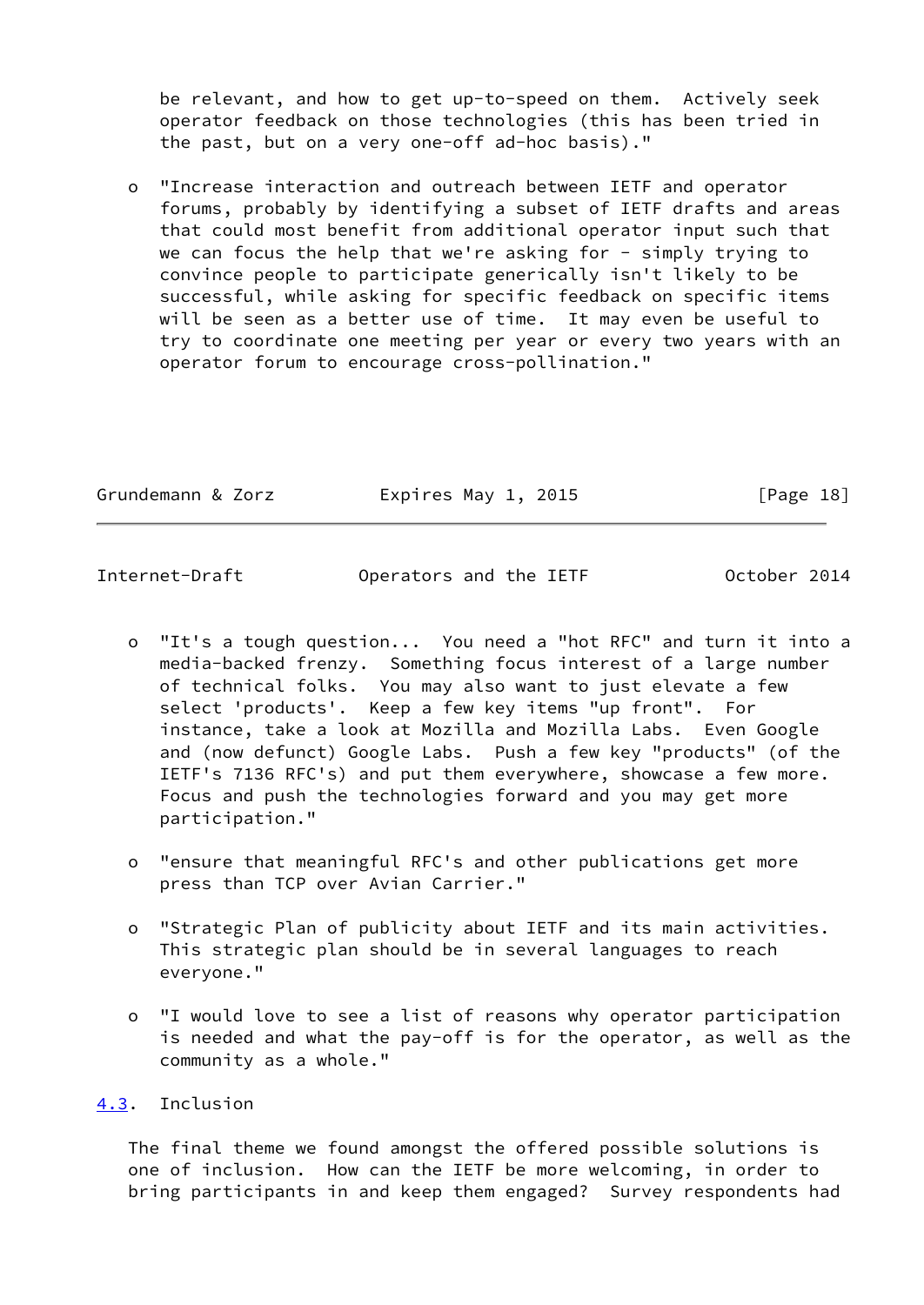several ideas:

- o "Welcoming our participation would be helpful."
- o "make the operators feel more welcome"
- o "Education."
- o "Travel subsidy?"
- o "Make remote participation easier."
- o "Asking vendors to bring operators to the meetings. Planning a few IETF meetings right before or after a big operator meeting (e.g. RIPE, NANOG)"
- o "Encourage non-technical participation, cultural/educational program, beginner training."
- o "Introduce works in multi language."

|  | Grundemann & Zorz | Expires May 1, 2015 | [Page 19] |
|--|-------------------|---------------------|-----------|
|--|-------------------|---------------------|-----------|

Internet-Draft Operators and the IETF October 2014

- o "Well you see... [respondent wrote in Chinese characters here, which we can not include in Internet-Draft formatting]"
- o "Probably topical meetings (only for some area of IETF work) might lessen the burden on the main meetings."
- o "Provide some training opportunity during meetings to help justify participation."
- o "Provide scholarship and/or sponsorship to students, small operators."
- o "Provide more sponsorships"
- o "Facilitate joining committees."
- o "better discovery of projects. this may seem strange but perhaps a match making site to better express interests and goals if individuals and projects." (constituencies)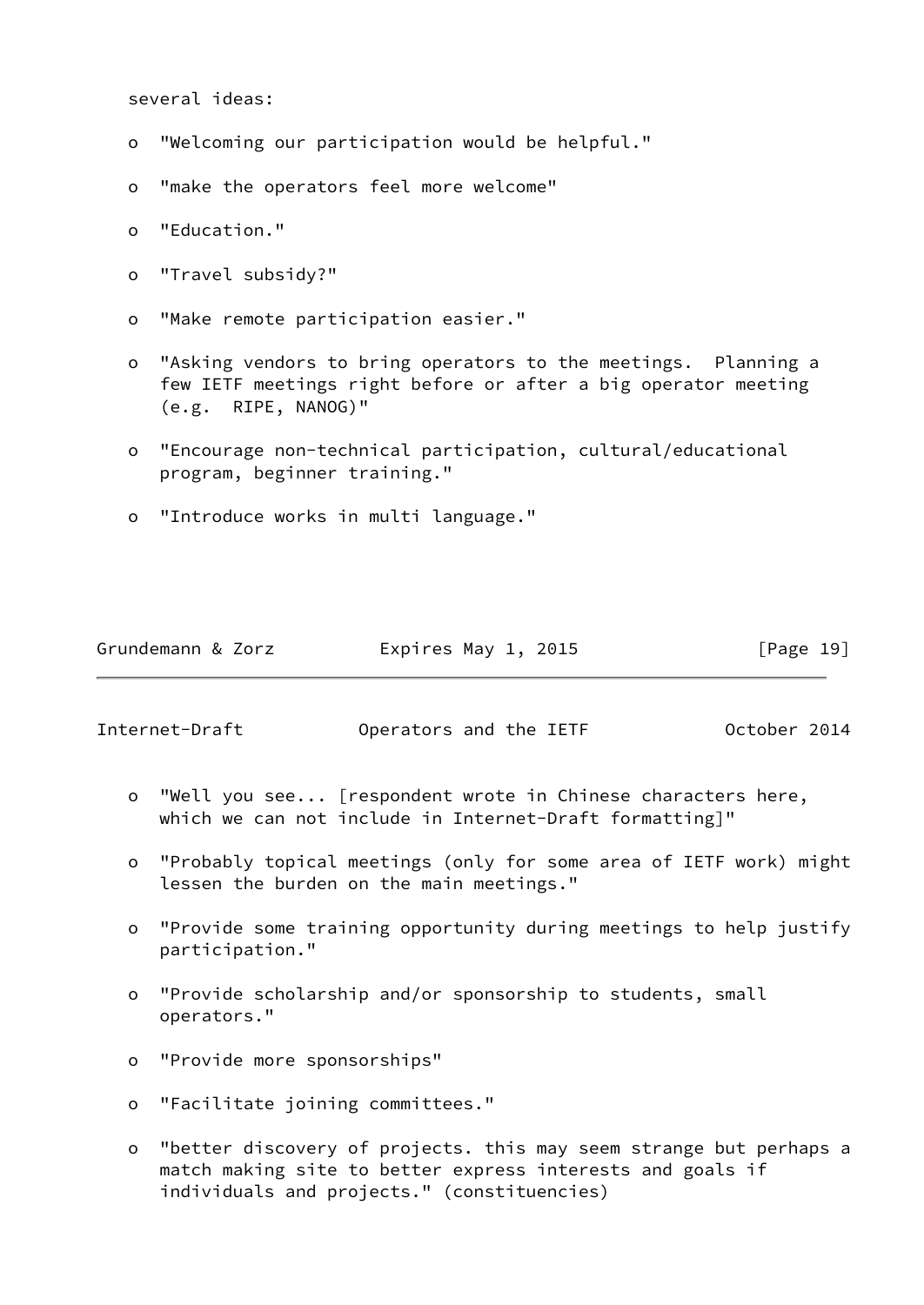- o "Smaller focused sessions"
- o "It's hard for people in an operations-led post to make a justification for a portion of their time and budget to be invested in participating in the IETF. There's also the challenge that as an operations person does manage to spend some more time involved in the IETF and the standards process they end up doing less operations and more standardisation work, and therefore their input becomes less operationally relevant. There needs to be a greater acceptance among the IETF attendees of the fact that operationally focused people will dip in and out of the IETF as their work requires."
- o "Add more operational content."
- o "Require standards to get the buy-in of a variety of operators."
- o "if operator input was required in a "peer-review" fashion -- and operators were represented from very large to very small"
- o "Create a Service Provider input channel that is taken seriously. The SPAC (Service Provider Action Committee) is an example that exists within the Broadband Forum."
- o "Having dedicated listeners might help. As in: someone who actually listens to what operators say, tries to understand whether "reality" looks different than the perfect theoretical network design, and ensures that this is not drowned in other

| Expires May 1, 2015<br>Grundemann & Zorz<br>[Page 20] |  |
|-------------------------------------------------------|--|
|-------------------------------------------------------|--|

Internet-Draft Operators and the IETF October 2014

discussions."

- o "New ways of gathering people reducing the cost (remote participations from multiple locations?)."
- o "48 hour days :-) Back-to-back WG meetings with other relevant conferences (ICANN or RIPE for DNS related topics would be the obvious choices) to reduce travel time/budget."
- o "Publish agendas early, lower the price of meetings and hotel accommodations, have more operator relevant side meetings, gather relevant working group meetings on the same day. Some interesting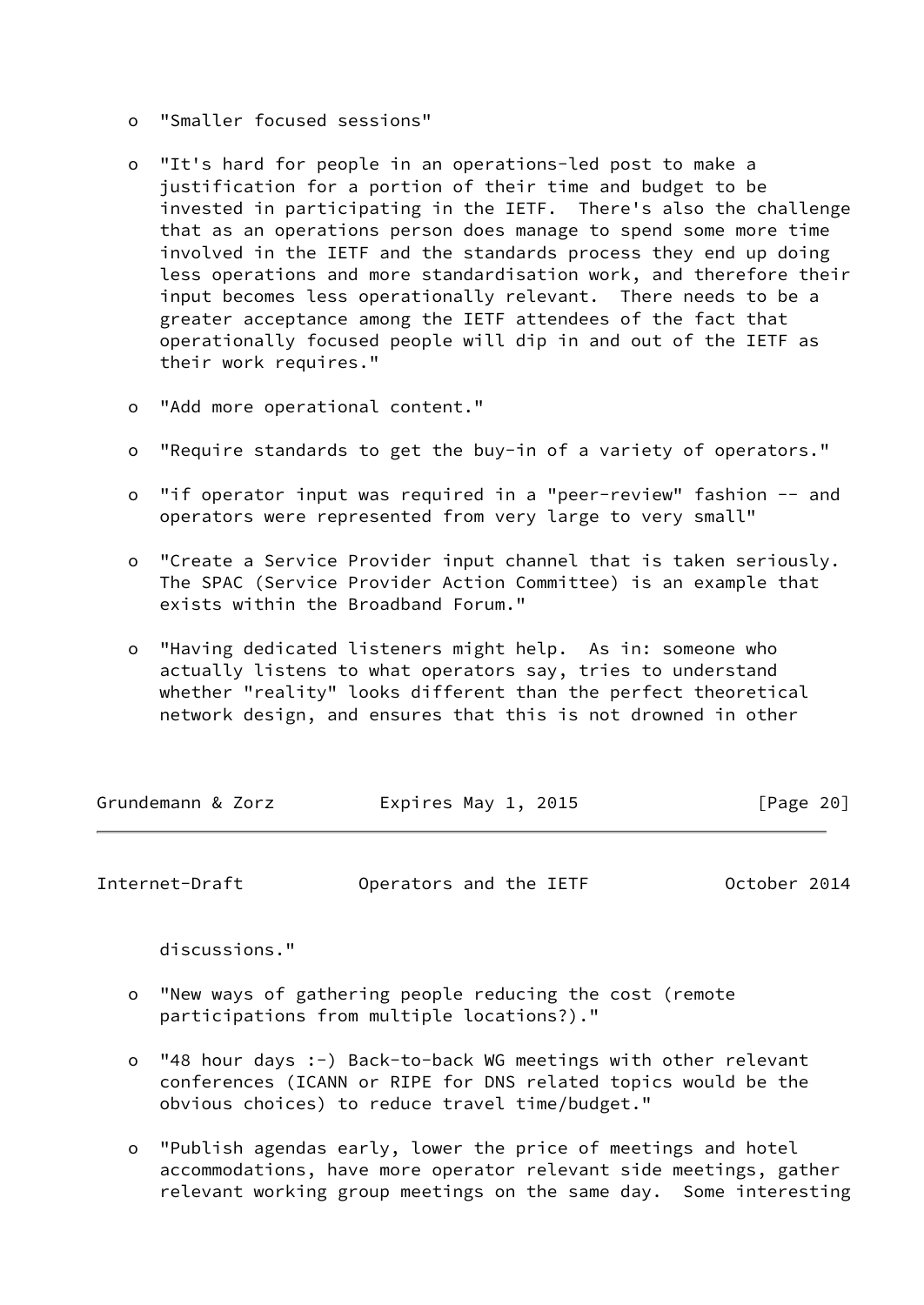side meetings would be, Internet Exchange meetings like Euro-IX, joint NOG meetings, Peering forums, capacity update meetings, etc."

- o "Perhaps consider consolidating time by interest areas so that the travel time demands were not as great."
- o "I guess, having a BCOP (best current operational practices; like <http://bcop.nanog.org/> and<http://www.ipbcop.org/>) would attract more operators." "Acknowledge operators. Provide them ways to make a difference. For example, define a class of documents that require the participation of at least two operators. That can be against the usual convention of "individual" participation, but anyway we know that it no longer holds..."
- o "Suggest that the IETF working groups, especially the ones dealing with topics that operators would have a significant interest in, start to accept that operator requests may be valid even if they are not in agreement with existing opinions."
- o "I would restructure IETF to be more agile and remove the political hierarchy of IETF that prevents wider participation. The use of operators as working group Operator Councils rather than just having Co-Chairs to determine what topics are good and not good for that working group. ... The #1 thing is to remove the politics of IETF so people with ideas and good suggestions are not stifled by the IETF machine and the fulltime IETF politicians."
- o "While I know it can't be (and shouldn't be done), reduce the voice of the people who seem to have nothing else to do than reply to emails whole day. IETF should be about different views not destroying everyone who don't agree with you."
- o "Do some IETF meetings in our region, especially where there is dense penetration of internet users as well as a strong technical

| Grundemann & Zorz | Expires May 1, 2015 | [Page 21] |
|-------------------|---------------------|-----------|
|                   |                     |           |

<span id="page-23-0"></span>

| Internet-Draft | Operators and the IETF | October 2014 |
|----------------|------------------------|--------------|
|----------------|------------------------|--------------|

community (such as Southern and Eastern Africa)."

 o "Try and group more operationally-relevant sessions together so that it doesn't require a full week to participate."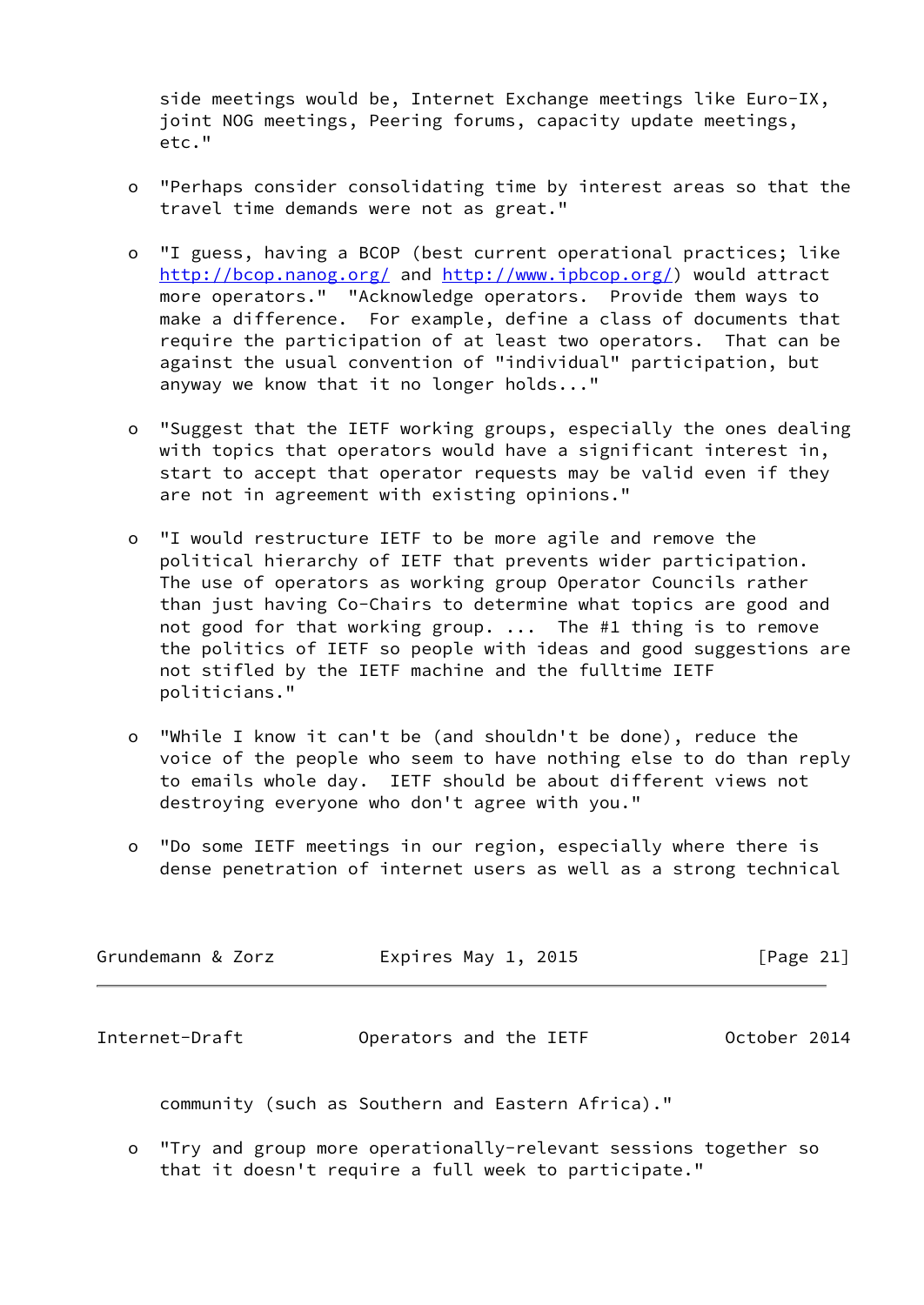- o "It needs more open leadership. The top of the IETF is like merry go round. The same folks make sure their colleagues all get jobs, same names, same people, no change"
- o "Operators don't care how the things are fixed, we do care if the requirements are addressed. Create a WG for operators to establish business needs, and customer needs - let them create "requirement's documents" in the form of conceptual abstraction meta models that can be put out in the body. Treat this as an Open Framework a bit more, and lower the tribal culture a bit less."
- o "One day ticket is good idea. And place is important for us."
- o "Better stewardship/shepherding of drafts and stopping the brain damaged drafts from wasting WG time. Not everything requires IETF work, nor needs to be written in a standard."
- o "Internet society should do more educations in operators management level. I notice that my company seems fonder on ATIS and Cablelabs. I guess because the white papers published that usually not require most technical people to understand. Thus, management level can know what actually go on in industrial. On the other hand, RFC is very technical. Management doesn't know how that applies to them. So, some user-friendly introduction of WG and how they can help operators may be good to present to managements."
- <span id="page-24-0"></span>[5](#page-24-0). Conclusions

This section will be completed after WG discussion.

<span id="page-24-1"></span>[6](#page-24-1). IANA Considerations

This document makes no request of IANA.

 Note to RFC Editor: this section may be removed on publication as an RFC.

| Grundemann & Zorz | Expires May 1, 2015 | [Page 22] |
|-------------------|---------------------|-----------|
|                   |                     |           |

<span id="page-24-2"></span>